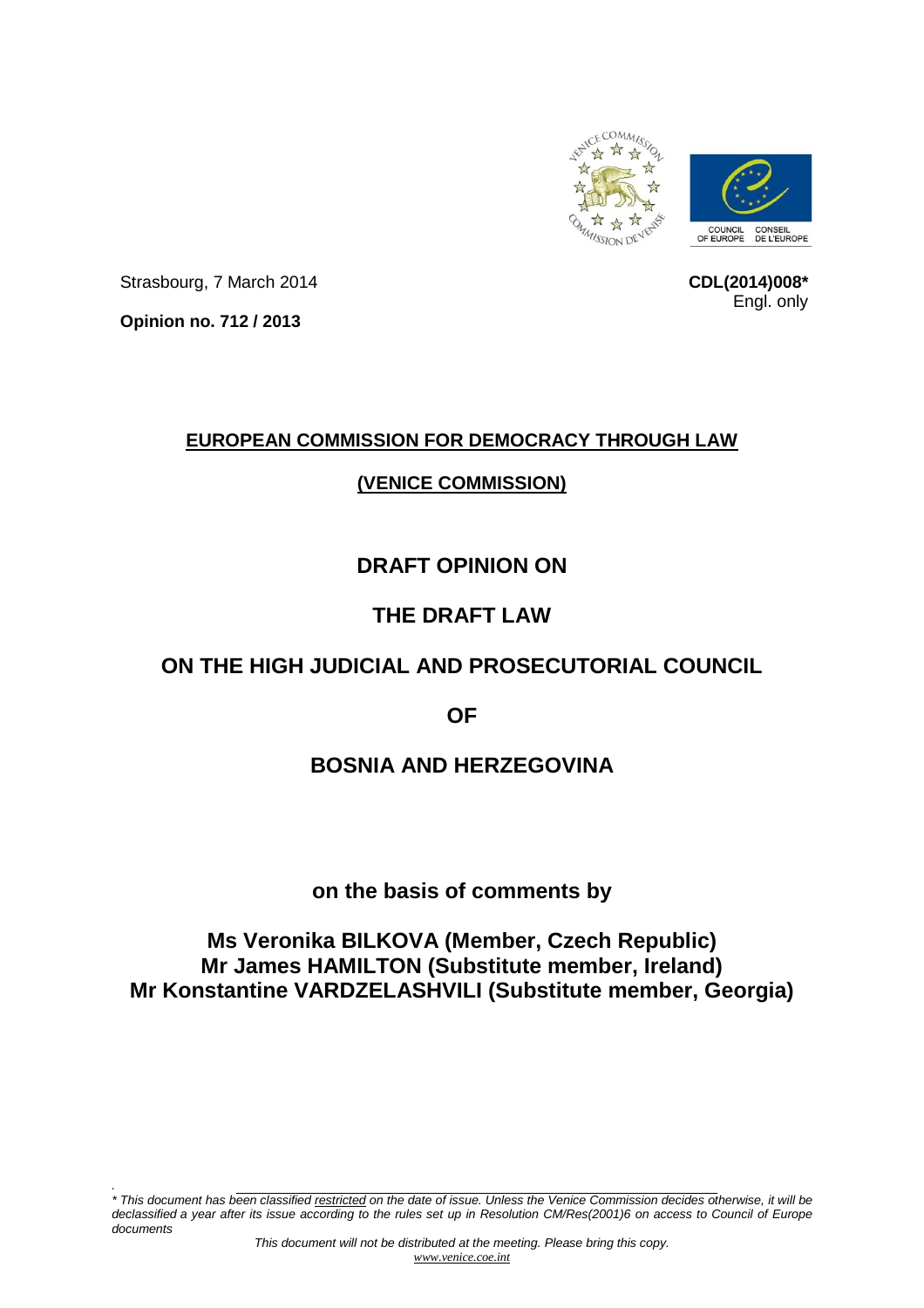#### **Table of contents**

| L.   |                                                                               |  |
|------|-------------------------------------------------------------------------------|--|
| Ш.   |                                                                               |  |
| А.   |                                                                               |  |
| B.   |                                                                               |  |
| III. |                                                                               |  |
| Α.   |                                                                               |  |
| В.   |                                                                               |  |
| C.   |                                                                               |  |
| D.   |                                                                               |  |
| Е.   | Election and dismissal of the President and Vice-Presidents of the HJPC- 11 - |  |
| F.   |                                                                               |  |
| G.   |                                                                               |  |
| Н.   |                                                                               |  |
| I.   |                                                                               |  |
| J.   |                                                                               |  |
| K.   |                                                                               |  |
|      |                                                                               |  |
| IV.  |                                                                               |  |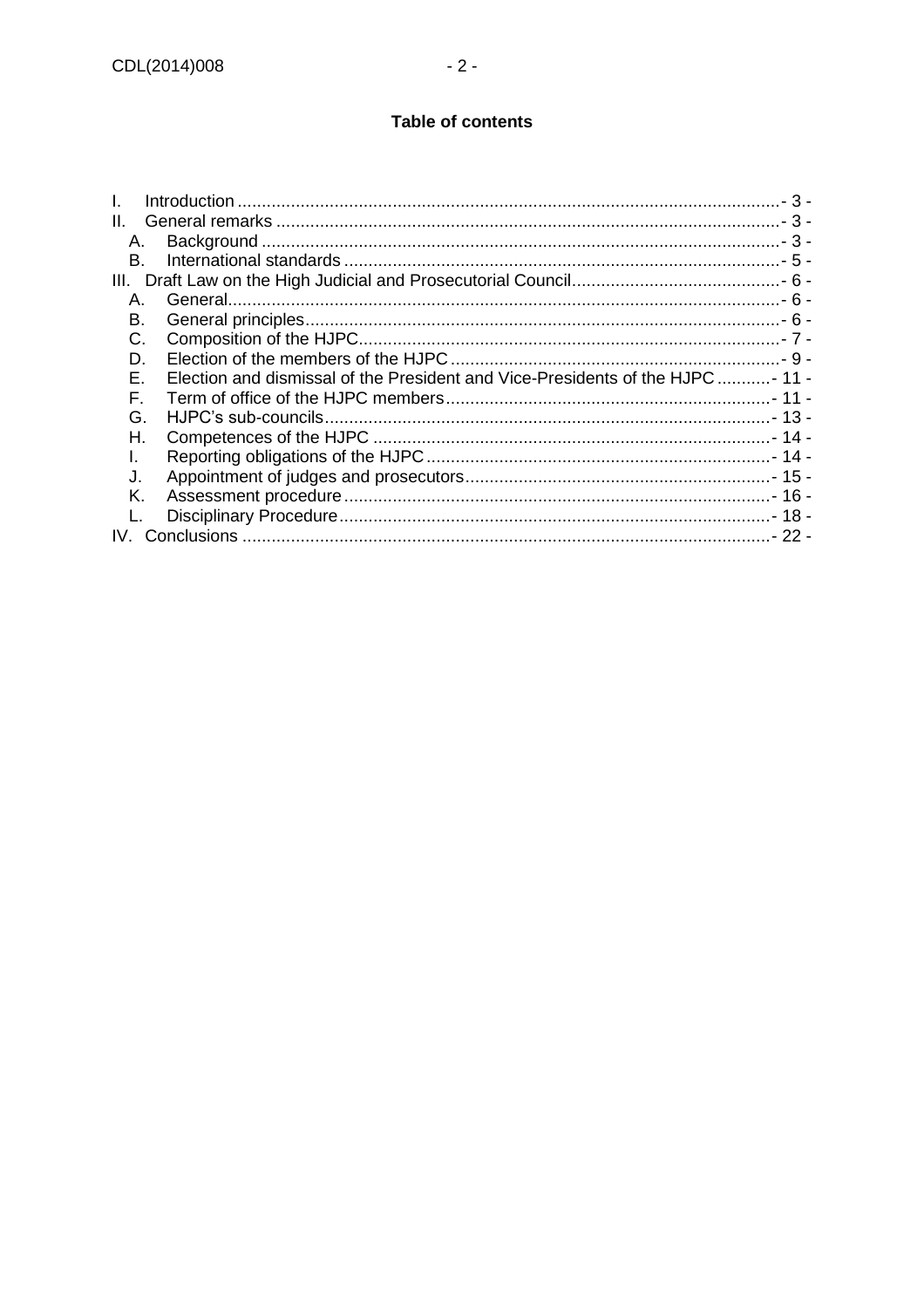#### <span id="page-2-0"></span>**I. Introduction**

1. The Venice Commission received a request for an opinion on the draft Law on the High Judicial and Prosecutorial Council of Bosnia and Herzegovina by letter of 1 November 2013 from Mr Bariša Čolak, Minister for Justice of Bosnia and Herzegovina.

2. The Venice Commission has invited Ms Veronika Bilkova, Mr James Hamilton and Mr Konstantine Vardzelashvili to act as rapporteurs for this opinion.

3. This opinion follows a series of opinions that were adopted by the Venice Commission on the judicial reform in Bosnia and Herzegovina, notably the [Opinion on Legal Certainty and](http://www.venice.coe.int/webforms/documents/?pdf=CDL-AD(2012)014-e)  [the Independence of the Judiciary in Bosnia and Herzegovina](http://www.venice.coe.int/webforms/documents/?pdf=CDL-AD(2012)014-e) (CDL-AD(2012)014) and the Opinion on the draft Law on the Courts of Bosnia and Herzegovina (CDL-AD(2013)015). It also takes into account the standards referred to by the Venice Commission in its opinions on high judicial and/or prosecutorial councils established in other countries, for instance in Serbia<sup>1</sup> and in Turkey.<sup>2</sup>

*4. The present opinion was adopted by the Venice Commission at its … Plenary Session (Venice, …).*

#### <span id="page-2-1"></span>**II. General remarks**

### **A. Background**

<span id="page-2-2"></span>5. The High Judicial and Prosecutorial Council (hereinafter, the "HJPC") was established by the Law on the High Judicial and Prosecutorial Council of Bosnia and Herzegovina, adopted by the Parliament of Bosnia and Herzegovina in 2004. $^3$  It was established as a single, Statelevel council for both judges and prosecutors and entrusted with the task of ensuring the maintenance of an independent, impartial and professional judiciary in Bosnia and Herzegovina.

6. The Transfer Agreement<sup>4</sup> concluded by the two Entities, the Federation of Bosnia and Herzegovina (hereinafter, "FBiH") and the Republika Srpska in March 2004, made it possible for the HJPC to be set up. The Preamble of the Agreement states that: "The parties desire to consolidate the authority over the Entities' judiciaries in order to strengthen the independence of the judiciary through the establishment of a single High Judicial and Prosecutorial Council of Bosnia and Herzegovina. (…) The council shall bear primary responsibility, as defined by the agreement, for the judiciary at all levels throughout Bosnia and Herzegovina and shall oversee judges and prosecutors in a manner that instils public confidence and trust in the judiciary."

7. The HJPC is not explicitly foreseen by the Constitution of Bosnia and Herzegovina (hereinafter, "BiH"). Yet, as the Transfer Agreement refers to the Constitution (Article IV.4.a), it is generally considered that "the expanded sphere of State-level competences to cover 'certain responsibilities for the affairs of the judiciary' as outlined in the Transfer Agreement

 1 Interim Opinion on the draft decisions of the High Judicial Council and of the State Prosecutorial Council on the implementation of the laws on the amendments to the laws on judges and on the public prosecution of Serbia (CDL-AD(2011)015).<br><sup>2</sup> Interim Opinion on

Interim Opinion on the draft Law on the High Council for judges and Prosecutors (of 27 September 2010) of Turkey (CDL-AD(2010)042).

 $3$  See Official Gazette of Bosnia and Herzegovina, Law No. 25/04 Coll., as amended.

<sup>&</sup>lt;sup>4</sup> Agreement on the Transfer of Certain Entity Responsibilities through the Establishment of the High Judicial and Prosecutorial Council of Bosnia and Herzegovina, Sarajevo, 11 March 2004.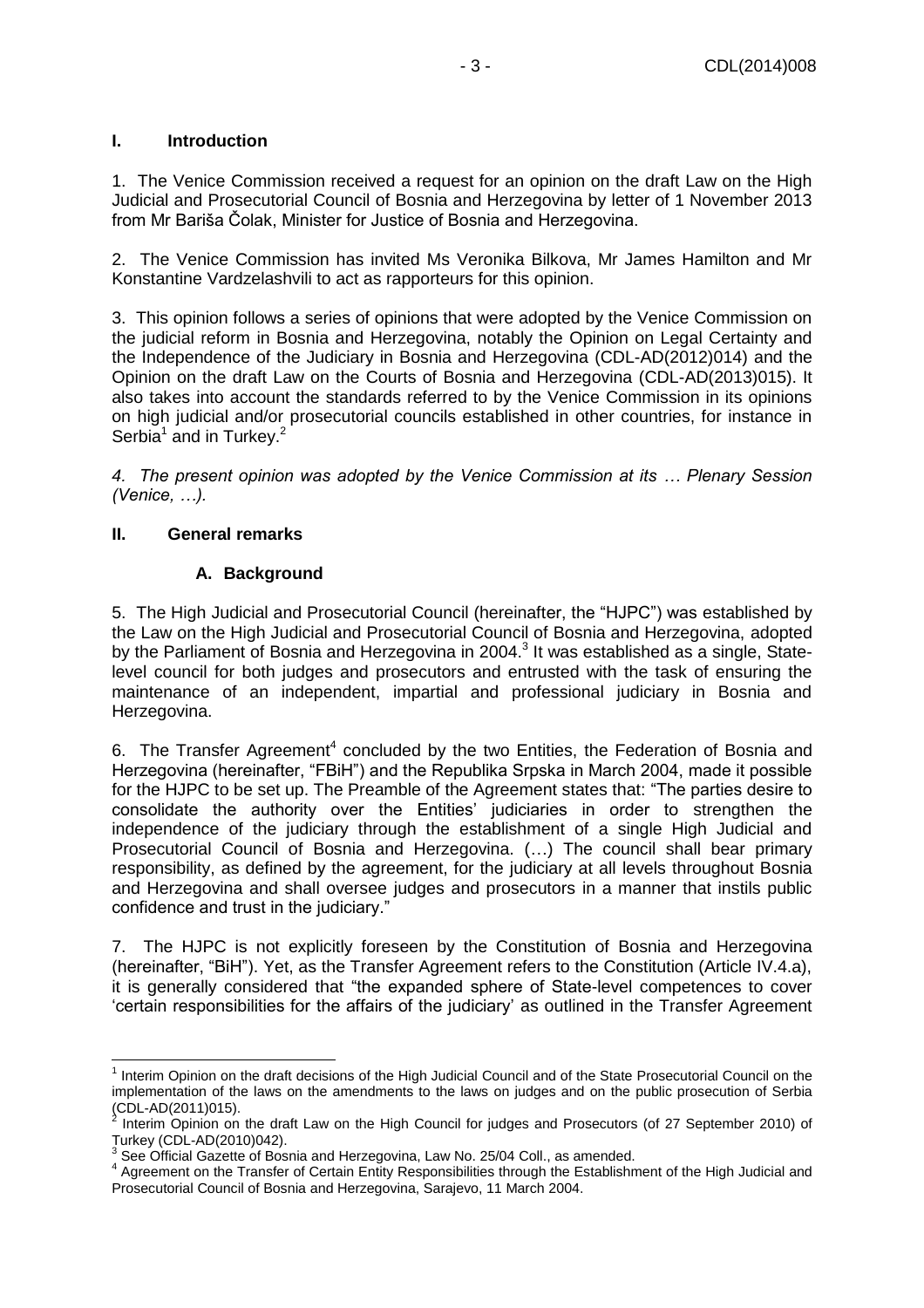are grounded in the BiH Constitutional order".<sup>5</sup> The constitutionality of the 2004 Law on the HJPC of BiH was confirmed by the Constitutional Court of Bosnia and Herzegovina in 2009.<sup>6</sup>

8. The establishment of the HJPC was part of a broader judicial reform that took place in BiH since the conclusion of the Dayton Agreement (1995). This requirement was clearly formulated in the 2003 Feasibility Study for BiH, which called upon BiH to "adopt legislation establishing a single High Judicial and Prosecutorial Council for BiH with the aim of consolidating appointment authority over the Entity judiciaries and strengthening the independence of the judiciary throughout BiH".<sup>7</sup> It was also one of the European Union's requirements within the framework of the EU-BiH Structured Dialogue - an integral part of the Stabilisation and Association Process - launched in June 2011.

9. The establishment and performance of the HJPC have given rise to positive comments by the EU. In 2005, the European Commission marked the creation of the HJPC as "a crucial step to consolidate State authority over the Entity judiciaries and to strengthen the independence of the judiciary throughout Bosnia and Herzegovina".<sup>8</sup>

10. The positive assessment of the HJPC has been consistently shared by the Venice Commission. In its 2012 Opinion on Legal Certainty and the Independence of the Judiciary in Bosnia and Herzegovina, the Venice Commission confirmed that "in practice the HJPC ha(d) played an extremely important role in strengthening the independence of the judiciary and in furthering contacts and co-operation among judges and prosecutors".<sup>9</sup> It also recalled that "the establishment of the HJPC and its performance over the eight years of its existence ha(d) been assessed positively by the representatives of the judiciary in  $\overline{BiH}^{n,10}$ 

11. Despite the prevailing positive assessment, the establishment and performance of the HJPC have also given rise to a number of reservations. In its 2012 Opinion, the Venice Commission referred to three of them: firstly as to the procedure of selecting the members, which could be "vulnerable to inter-institutional and inter-personal rivalries in the judiciary"<sup>11</sup>: secondly as to the problem created by having judges and prosecutors in the same Council,  $^{12}$ as well as the obligatory ethnic composition of the Council, which should rather focus on professional competence. Thirdly, the limited scope of competences conferred on the HJPC preventing it from introducing a uniform system of financing of the judiciary, finding strategies to deal with the backlog of cases, and undertaking a more radical reform of the judiciary<sup>13</sup>. Finally, the absence of mandatory written exams as part of the process of appointing judges and the absence of a national pool of vacancies were criticised.

12. Several draft amendments to the 2004 Law on the HJPC in BiH were made in reaction to these reservations, some of which have been adopted. The Venice Commission provided comments on one of these draft amendments in its 2012 Opinion on Legal Certainty and the Independence of the Judiciary in Bosnia and Herzegovina<sup>14</sup>. The Commission emphasised

 $14$  Ibid.

 $\overline{a}$  $<sup>5</sup>$  HJPC, The High Judicial and Prosecutorial Council of BIH – a fundamental and irreversible component of the</sup> Judicial Reform Process in BiH, Informative Memorandum, November 2012, p. 7. 6

See Case No. U11/08.

 $7$  Report from the Commission to the Council on the preparedness of Bosnia and Herzegovina to negotiate a Stabilization and Association Agreement with the European Union, Brussels, 18 November 2003, COM(2003)692 final.

<sup>8</sup> Communication from the Commission to the Council on the progress achieved by Bosnia and Herzegovina to negotiate a Stabilization and Association Agreement with the European Union, Brussels, 21 October 2006, COM(2005)529 final.

<sup>9</sup> Opinion on legal certainty and the independence of the judiciary in Bosnia and Herzegovina (CDL-AD(2012)014), paragraph 85.

<sup>&</sup>lt;sup>10</sup> Ibid., paragraph 86.

<sup>11</sup> Ibid., paragraph 88.

<sup>12</sup> Ibid., paragraph 89.

<sup>&</sup>lt;sup>13</sup> Ibid., paragraph 90.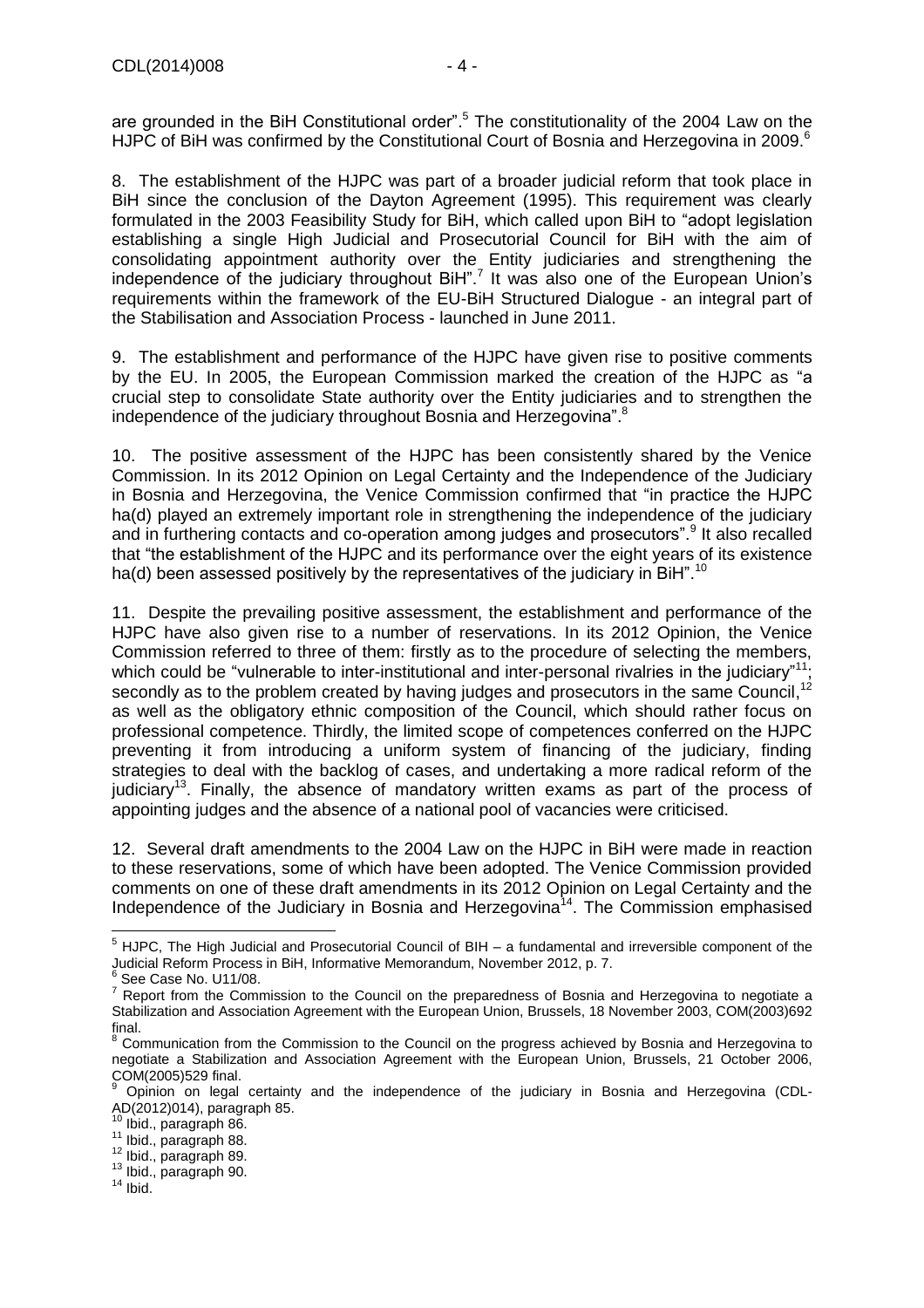in that opinion that there was a need to avoid the possibility for judges and prosecutors to outvote each other with respect to appointments and disciplinary proceedings. In this context, it endorsed the proposal of creating, within the HJPC, two sub-councils: one for judges and one for prosecutors.

13. In December 2012, the latest amendment to the 2004 Law on the HJPC in BiH was presented by the parliamentary majority. The amendment sought to strengthen the influence of the legislative and executive powers over the HJPC and especially over the appointment of prosecutors. These proposals met with disapproval by the legal community. As a result, the Ministry of Justice of BiH drafted a new Law on the HJPC in BiH, with the aim of reconciling the provisions proposed by the political parties and representatives of judicial institution in BiH and remedying deficiencies in the current legal provisions. This draft Law (see CDL-REF(2014)008) is under review in the current opinion.

#### **B. International standards**

<span id="page-4-0"></span>14. The establishment and functioning of high judicial councils, as well as the activities in the competence of the HJPC (appointment of judges, disciplinary procedures etc.), are subject to international standards. The standards are enshrined in instruments adopted both at the universal and at the European level. Some of these instruments are legally binding on BiH. Others are soft law, but often codify existing customary rules or summarise best practices.

15. At the universal level, the International Bill of Rights, encompassing the Universal Declaration of Human Rights (1948) and the two International Covenants (1966), establishes fundamental human rights standards, including those relating to judicial power. The Universal Declaration of Human Rights (UDHR) declares that "everyone is entitled in full equality to a fair and public hearing by an independent and impartial tribunal, in the determination of his rights and obligations and of any criminal charge against him" (Article 10). The International Covenant on Civil and Political Rights (ICCPR) confirms this principle, giving it a more detailed list of various procedural rights (Articles 14-15). Both the UDHR and ICCPR moreover prohibit discrimination (Article 7 of the UDHR, Articles 3, 14, 25 and 26 of the ICCPR).

16. The basic standards enshrined in the International Bill of Rights are further specified and elaborated upon by a series of non-binding, soft-law instruments that deal with various aspects of the operation of the judiciary. These instruments include the UN Basic Principles on the Independence of the Judiciary  $(1985)$ ,<sup>15</sup> the Basic Principles on the Role of Lawyers (1990),<sup>16</sup> the Guidelines on the Role of Prosecutors (1990),<sup>17</sup> the Universal Charter of the Judge (1999),<sup>18</sup> the Bangalore Principles of Judicial Conduct (2002)<sup>19</sup> and the UN Commission on Human Rights Resolutions 2003/39: Integrity of the Judicial System and 2004/33: Independence and Impartiality of the Judiciary, Jurors and Assessors and the Independence of Lawyers. The IFES Seven International Best Practices for Judicial Councils

<sup>&</sup>lt;sup>15</sup> Basic Principles on the Independence of the Judiciary, Adopted by the Seventh UN Congress on the Prevention of Crime and the Treatment of Offenders held at Milan from 26 August to 6 September 1985 and endorsed by General Assembly resolutions 40/32 of 29 November 1985 and 40/146 of 13 December 1985.

<sup>&</sup>lt;sup>16</sup> Basic Principles on the Role of Lawyers, Adopted by the Eighth UN Congress on the Prevention of Crime and the Treatment of Offenders, Havana, Cuba, 27 August to 7 September 1990.

Guidelines on the Role of Prosecutors, Adopted by the Eighth UN Congress on the Prevention of Crime and the Treatment of Offenders, Havana, Cuba, 27 August to 7 September 1990.

The Universal Charter of the Judge, approved by the International Association of Judges on 17 November 1999.

<sup>&</sup>lt;sup>19</sup> The Bangalore Principles of Judicial Conduct, The Bangalore Draft Code of Judicial Conduct 2001 adopted by the Judicial Group on Strengthening Judicial Integrity, as revised at the Round Table Meeting of Chief Justices held at the Peace Palace, The Hague, 25-26 November 2002, and endorsed by the UN Social and Economic Council Resolution 2006/23.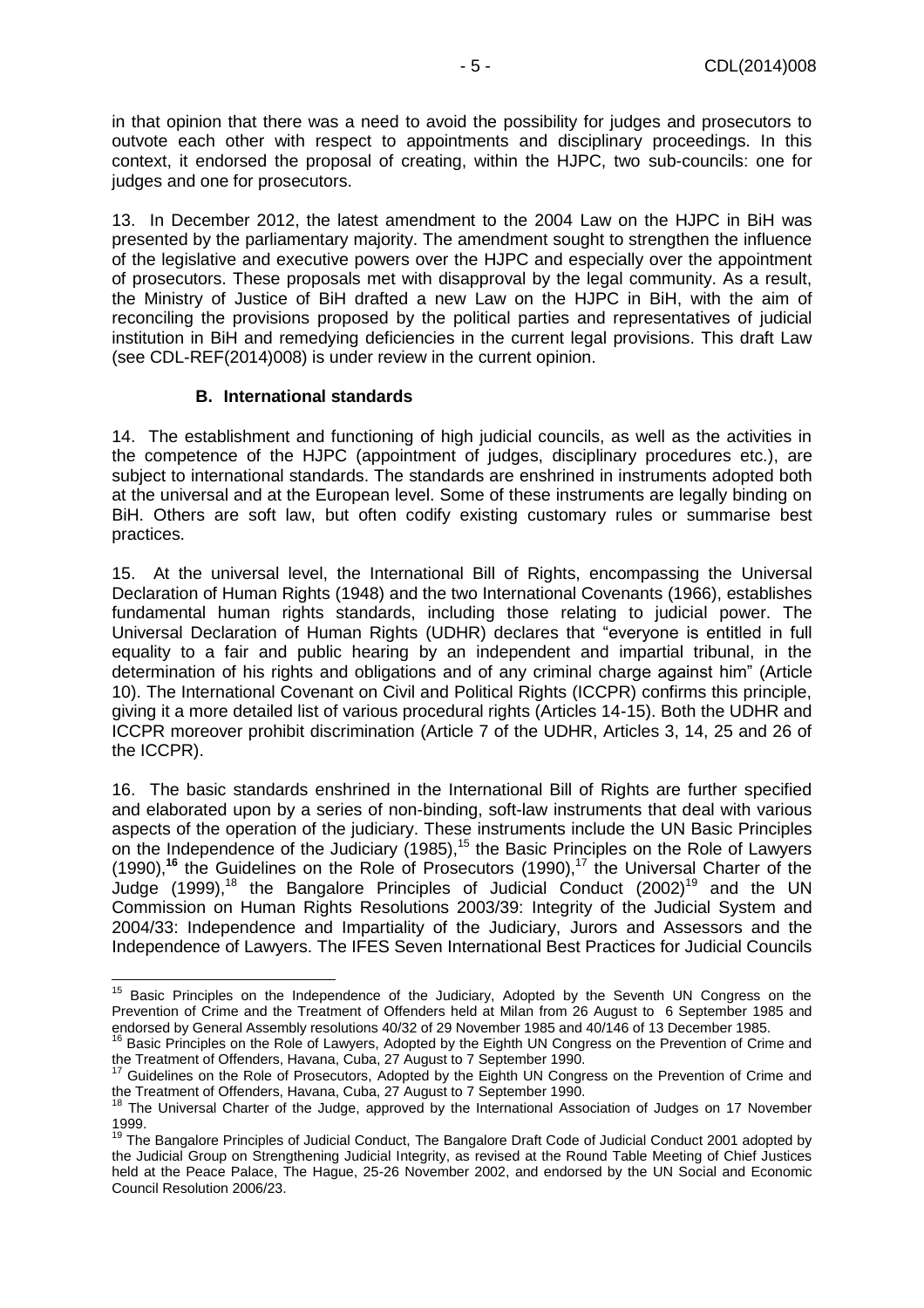17. At the European level, it is the European Convention on Human Rights (1950) that states that: "everyone is entitled to a fair and public hearing within a reasonable time by an independent and impartial tribunal established by law" (Article 6). Under Article II(2) of the Constitution of BiH, the European Convention on Human Rights is directly applicable on the territory of BiH and superior to all other laws.

18. The standards of the European Convention are further elaborated by a series of instruments that have been adopted by the Council of Europe's Committee of Ministers and Parliamentary Assembly (Recommendation CM/Rec(2010)12 of the Council of Europe's Committee of Ministers to member states on judges: independence, efficiency and responsibilities, the Council of Europe's Parliamentary Assembly Resolution 1703(2010) on the Judicial Corruption). Of relevance are also the Venice Commission's Report on Judicial Appointments,<sup>21</sup> Reports (I and II) on the Independence of the Judicial System<sup>22</sup> and the Consultative Council of European Judges' (CCJE) Opinions No. 1(2001),<sup>23</sup> No. 3(2002),<sup>24</sup> No. 7(2007), $^{25}$  No. 12(2009) $^{26}$  and its Magna Carta of Judges (2010). $^{27}$ 

## <span id="page-5-0"></span>**III. Draft Law on the High Judicial and Prosecutorial Council**

### **A. General**

<span id="page-5-1"></span>19. The draft Law on the HJPC (hereinafter, the "draft Law") is a very complex and comprehensive instrument seeking to regulate all aspects of the functioning of the HJPC. The text is divided into ten sections: General provisions; Members and organisation of the Council; Competence and powers; Requirements and term of office; Appointment; Disciplinary responsibility of judges and prosecutors; Suspension from duty of judges or prosecutors until criminal proceedings, disciplinary proceedings or dismissal proceedings are completed; Conflict of duties of judges and prosecutors with other duties, and immunity; Cessation of duty; and Final provisions. The text is carefully drafted and it seeks to take into account international standards.

20. The draft Law, although it is similar to the previous 2004 Law, represents a substantial improvement over the 2012 draft Law - yet many provisions in this new draft Law have remained unaltered from the 2004 version. The changes introduced by the draft Law primarily concern the composition of the HJPC, the election of its members, their term of office and cessation, the establishment of two sub-councils, the appointment of judges and prosecutors, the assessment of their performance and disciplinary proceedings.

## **B. General principles**

<span id="page-5-2"></span>21. The draft Law's scope is broad, defining not only the composition and competencies of the HJPC, but also "the requirements and term for serving as a judge or a prosecutor; appointment of judges and prosecutors; disciplinary responsibility of judges and prosecutors;

 $\overline{a}$ <sup>20</sup> K. Henderson (ed.), Global Best Practices: Judicial Councils. Lessons Learned from Europe and Latin America IFES Rule of Law White Paper Series, 2004.

<sup>&</sup>lt;sup>21</sup> CDL-AD(2007)028.

<sup>22</sup> CDL-AD(2010)004 and CDL-AD(2010)040.

<sup>&</sup>lt;sup>23</sup> CCJE, Opinion No. 1 on standards concerning the independence of the judiciary and the irremovability of judges, 23 November 2001.

CCJE, Opinion No. 3 on ethics and liability of judges, 19 November 2002.

<sup>&</sup>lt;sup>25</sup> CCJE, Opinion No. 7 on justice and society, 27 November 2005.

<sup>26</sup> CCJE, Opinion No. 12 on the relations between Judges and Prosecutors in a democratic society, 8 December 2009.

 $27$  CCJE, Magna Carta of Judges, 17 November 2010.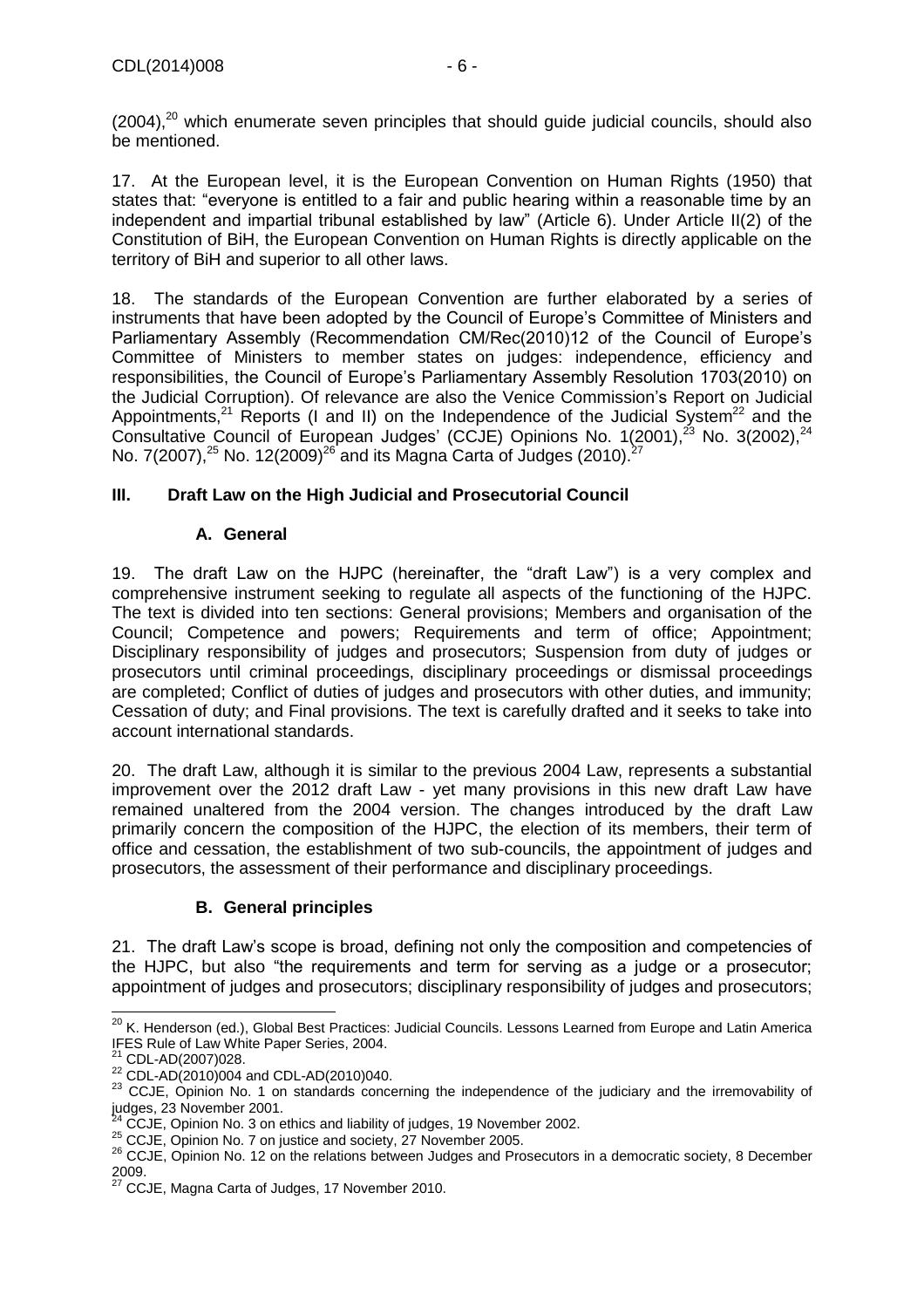suspension of judges and prosecutors from duty; conflict of duties of judges or prosecutors and other duties; cessation of the term of office of judges and prosecutors; and any other issues related to the operation of the Council" (Article 1).

22. A report on judicial councils in Europe, commissioned by the Netherlands in the late 1990s, distinguishes two main models of judicial councils: the Southern European model, in which the council primarily focuses on the management of the judiciary; and the Northern European model, in which the council has extended powers in the area of administration, court management and budgeting.<sup>28</sup> The draft Law on the HJPC in BiH combines elements of both models, since the HJPC is to have a role both in ensuring the management of the judiciary and in protecting judicial independence.

23. The draft Law stipulates that the HJPC "shall be independent and autonomous in its operation, and its task shall be to ensure an independent, impartial and professional judiciary" (Article 3). This corresponds to the requirements of Recommendation CM/Rec(2010)12 of the Committee of Ministers to member states on judges: independence, efficiency and responsibilities, which states that "Councils for the judiciary are independent bodies, established by law or under the constitution, that seek to safeguard the independence of the judiciary and of individual judges and thereby to promote the efficient functioning of the judicial system."<sup>29</sup>

24. In its 2012 Opinion, the Venice Commission recommended that "in due course, the HJPC be provided with an explicit constitutional basis".<sup>30</sup> So far, this recommendation has not been heeded. But, BiH is not the only country in which a judicial council has been created by ordinary legislation; this is also the case in, for instance, Denmark and Hungary. **Yet, an explicit constitutional basis would facilitate the role of the HJPC as the guarantor of the independence of the judiciary**.

25. In its Article 2, the draft Law sets out sources of financing for the HJPC. The latter is to be financed by the budget of BiH institutions. This provision is taken over from the 2004 Law. The draft Law newly adds that the HJPC is also entitled to receive funds from international donors. Receiving funds from domestic donors is not allowed, as this could jeopardise the independence and/or the reputation of the HJPC.

## **C. Composition of the HJPC**

<span id="page-6-0"></span>26. Under the 2004 Law on the HJPC in BiH, the Council has 15 members recruited among judges (5-6), prosecutors (5-6), and other legal professionals (two attorneys elected by the Bar Associations of the Entities, two members elected by the Parliamentary Assembly of BiH and by the Council of Ministers of BiH). The draft Law increases the number of members to 20, covering judges (nine), prosecutors (nine), and others (two members elected on behalf of the Parliamentary Assembly of BiH and of the Council of Ministers of BiH).

27. Under current international standards, there is no uniform model for the composition of judicial and/or prosecutorial councils. As the Venice Commission has repeatedly stated, "there is no standard model that a democratic country is bound to follow in setting up its

  $^{28}$  See W. Voermans, P. Albers, Councils of the Judiciary in EU Countries, online at www.coe.int/t/ dghl/cooperation/cepej/textes/CouncilOfJusticeEurope\_en.pdf (23 December 2013).

Recommendation CM/Rec(2010)12 of the Committee of Ministers to member states on judges: independence, efficiency and responsibilities, paragraph 26; see also IFES' Seven International Best Practices for Judicial Councils (2004), under which "Judicial Councils must be independent bodies and operate in a transparent and accountable manner" (Best practice 1) and "the structure, powers and processes of Judicial Councils must be designed to safeguard and promote judicial independence" (Best practice 2).

 $\overline{O}$  CDL-AD(2012)014, op. cit., paragraph 84.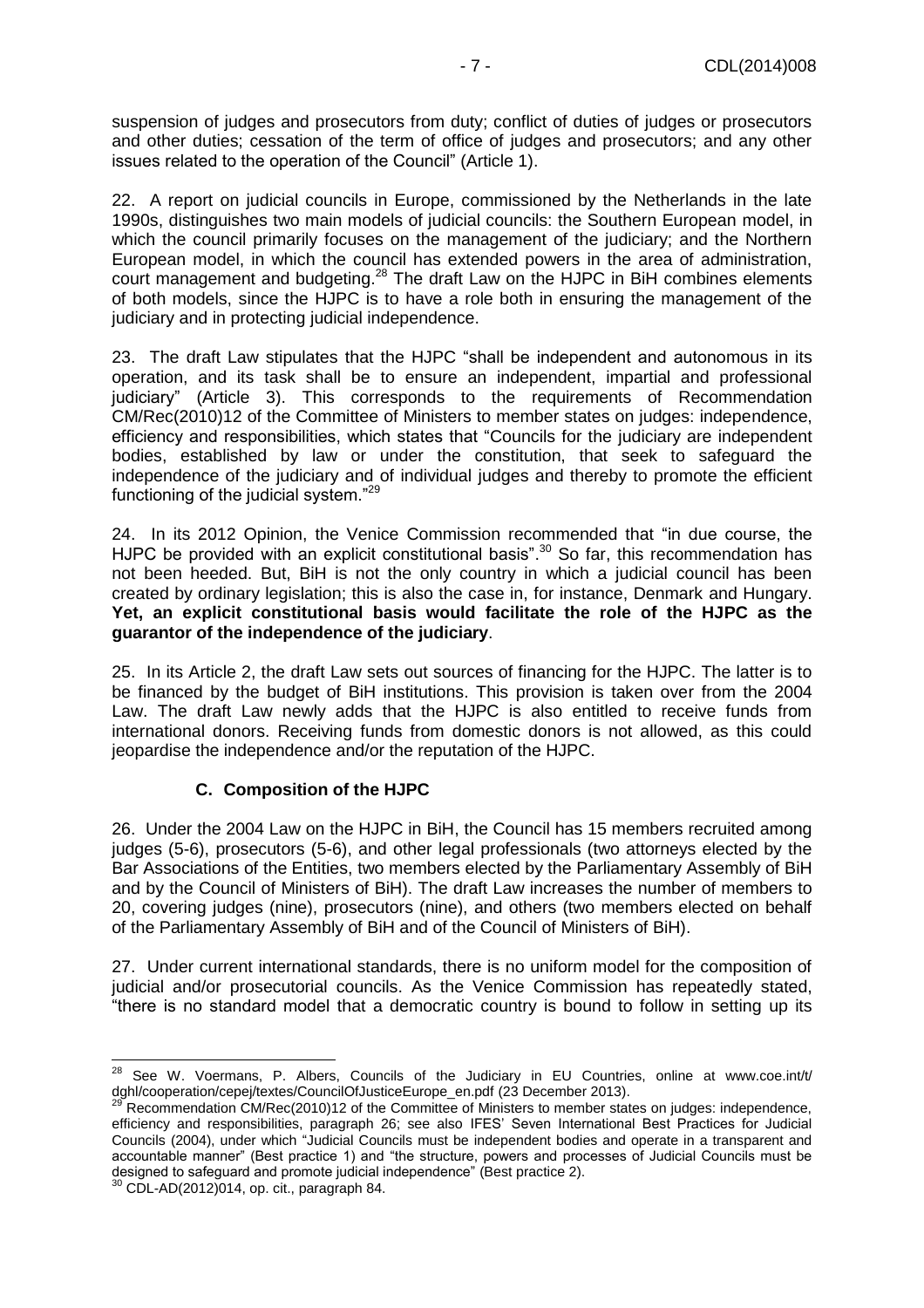Supreme Judicial Council so long as the function of such a Council falls within the aim to ensure the proper functioning of an independent judiciary within a democratic State".<sup>31</sup>

28. Several international instruments, however, provide that when a judicial council is established, a substantial part of its members should be recruited from among judges. Recommendation CM/Rec(2010)12 sets out that "not less than half the members of such councils should be judges chosen by their peers from all levels of the judiciary and with respect for pluralism inside the judiciary" (paragraph 27).

29. Although judges do not have a majority in the HJPC, they make up a substantial part of it. Moreover, the new composition grants a parity of the two legal professions, judges and prosecutors, with each of them having nine members in the HJPC. Together, the two legal professions have an absolute majority in the HJPC (18 of 20 members). It is also important to mention that the other non-judicial/non-prosecutorial members have a rather limited role in the appointment of judges and prosecutors as well as in the disciplinary proceedings. **However, there are serious concerns about the manner in which the members of the HJPC are elected (see Sections D and F below).**

30. The membership of two non-judicial/non-prosecutorial members does not pose any problems. It is common practice that "judicial councils include also members who are not part of the judiciary and represent other branches of power or the academic or professional sector<sup>32</sup> and the Venice Commission even recommends that a substantial part of the members be non-judicial. The HJPC shall include – in addition to the nine judges and nine prosecutors – one member "on behalf of" the Parliamentary Assembly of BiH and one member "on behalf of" the Council of Ministers of BiH. The draft Law emphasises that these two members shall have relevant qualifications and experience and shall not hold any executive or elected public office. This regulation tries to strike a balance between the need to protect the independence of the HJPC and the interest in ensuring its public control and in preventing corporatist management.

31. Unlike the current composition of the HJPC, the draft Law provides that the HJPC shall not include members of the professional legal community (currently elected by the Bar Associations). The Venice Commission has, in its 2012 Opinion on legal certainty and the independence of the judiciary in BiH, questioned the wisdom of having judges, prosecutors, and legal professionals present in the HJPC, an institution which both determines the criteria for the appointment of judges and prosecutors and then carries out this appointment itself. However, instead of excluding legal professionals altogether, **consideration might be given to adding members on behalf of the professional community, which would not excessively broaden the size of the HJPC, while ensuring the representation of the users of the judicial system.**

32. Members of the HJPC need to have high moral, technical and professional standards. The draft Law indicates that the composition of the HJPC needs to reflect the ethnical composition of BiH, with at least six members of each of the Constituent Peoples and an appropriate number of members from among Others. Equal gender representation should also be ensured. These requirements were already present in the 2004 Law, but at the time, no numbers were given, the Law simply spoke of "general representativeness" (Article 4.4).**The need to have at least six representatives of each Constituent People, together with the requirement of the gender equality, may make the selection of appropriate members very difficult and inflexible (see below and Sections D and F).** In addition, the Venice Commission has already stated in its Opinion on the Constitutional Situation in

 $\overline{\phantom{a}}$  $31$  Report on Judicial Appointments (CDL-AD(2007)028), op. cit., paragraph 28.

<sup>32</sup> CDL-AD(2007)028, paragraph 30.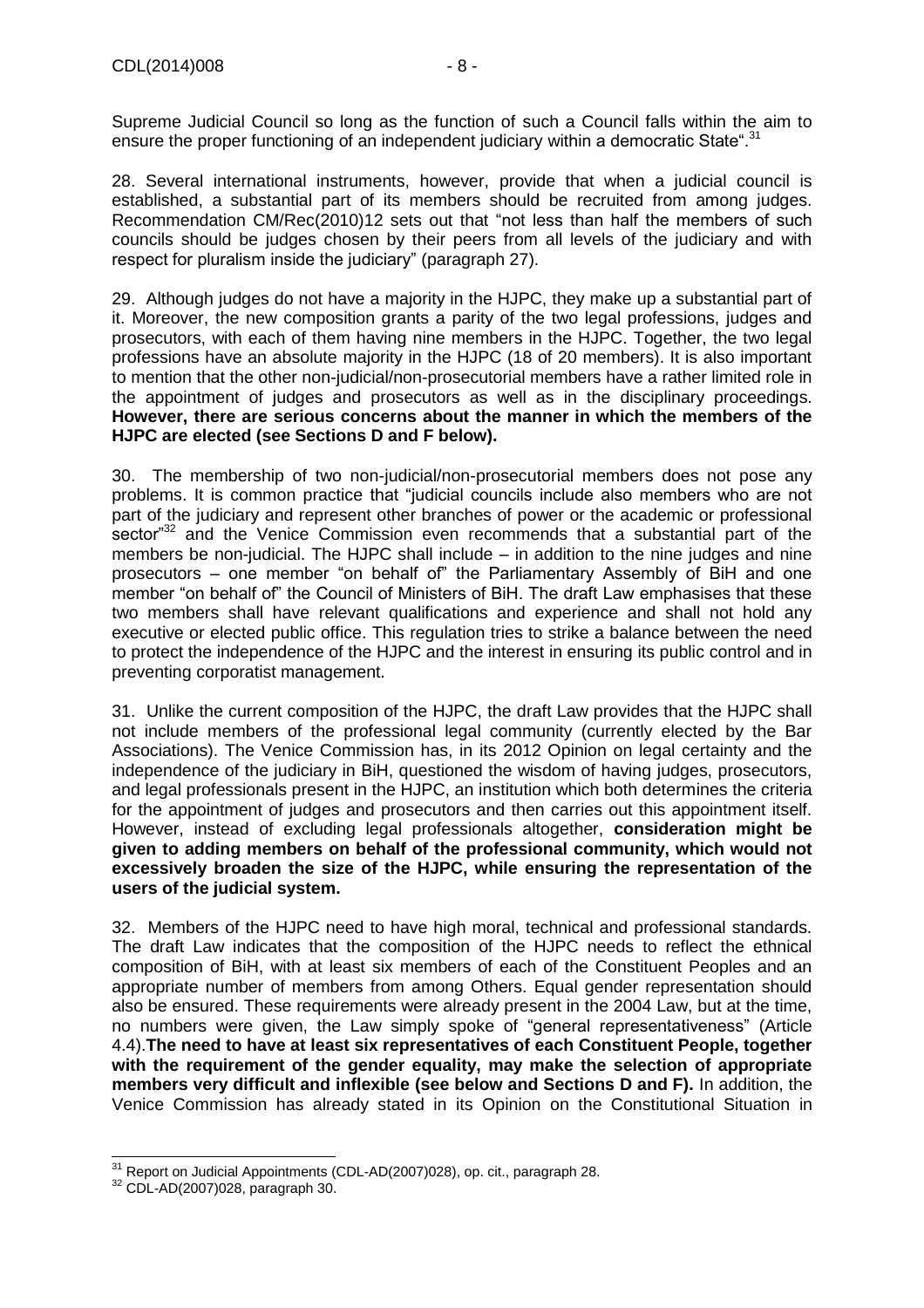Bosnia and Herzegovina and the powers of the High Representative (CDL-AD(2005)004), that **the judiciary should not be organised along ethnic lines**.

33. In that Opinion, the Venice Commission stated in particular that:

"20. (…) While a lack of interethnic trust following a bloody war is not surprising, the various ethnic groups have to live and work together, and not just side-by-side. (…) 80. (…) While it is a legitimate aim to try to ensure an ethnic balance within Parliament in the interest of peace and stability, this can justify ethnic discrimination only if there are no other means to achieve this goal and if the rights of minorities are adequately respected. (…)

104. Further constitutional reforms, changing the emphasis from a state based on the equality of three constituent peoples to a state based on the equality of citizens, remain desirable in the medium and long term.  $(...).$ <sup>33</sup>

34. With respect to the organisation and the composition of courts, the Venice Commission had stated that "(...) organising courts along ethnic lines would be wrong, counterproductive and damaging to the credibility of the judicial institutions. Such an approach may also counter Article 14 on the prohibition of discrimination of the European Convention on Human Rights and should therefore be approached with extreme caution."<sup>34</sup>

35. In addition, in a country of the size of BiH, using a requirement for a certain ethnic composition for the HJPC will make it very difficult in practice to also meet the requirement of ensuring an equal representation of the sexes. The Venice Commission strongly supports policies aimed to ensure gender balance in public institutions and believes they should be welcomed and that all efforts in this direction should be praised. However, **an inflexible legal provision setting a quota along ethnic and gender lines over those of professional competence - taking the country's size and population into account may undermine the effective functioning of the system.**<sup>35</sup>

#### **D. Election of the members of the HJPC**

<span id="page-8-0"></span>36. Under the 2004 Law, the system of elections of the HJPC's members was a decentralised one, with judicial members elected by individual courts, prosecutorial members by prosecutor's offices, professional members by the Bar Associations, and the other two members by Parliament and the Council of Ministers. This system is changed radically by the draft Law, which introduces a centralised system of elections of the members of the HJPC.

37. It is a rather complex system in which each court or group of courts, listed in Article 4 of the draft Law, are assigned either one or two members of the HJPC. The same applies to prosecutors' offices. Where there are 15 or fewer judges or prosecutors, each court or office nominates two persons; where there are more than 15, they nominate three. The actual election and appointment is made by the Parliamentary Assembly of BiH.

38. Effectively, therefore, the judges and prosecutors provide shortlists of two or three persons from whom the Parliamentary Assembly selects one or two as applicable. According to Article 4.11, the 20 members of the HJPC must include at least six members from each of the Constituent Peoples and an appropriate number of members from among Others. In addition, the composition of the HJPC must ensure equal representation of both sexes. It is

j  $33$  The Venice Commission's Opinion on the compatibility of the constitutions of Bosnia and Herzegovina and the Republika Srpska with the Constitution of Bosnia and Herzegovina (CDL(1996)056rev2).

 $^4$  CDL-AD(2013)015, paragraph 23; see also, CDL-AD(2012)014, paragraph 89.

<sup>35</sup> CDL-AD(2012)014, paragraph 89 and the Opinion on the draft Constitutional Law on the Constitutional Chamber of the Supreme Court of Kyrgyzstan (CDL-AD(2011)018).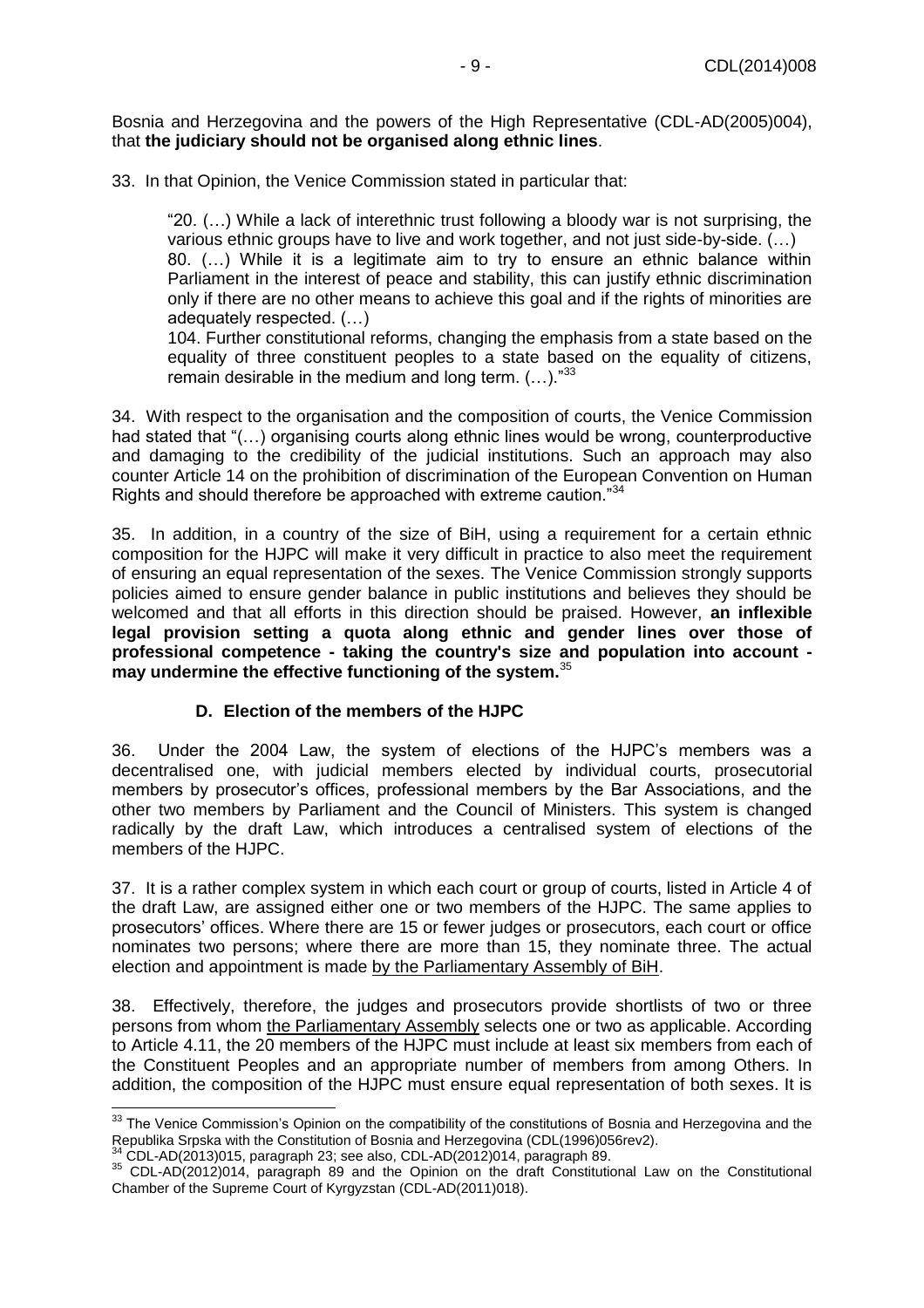difficult to see how such an outcome can be achieved in practice by a process which gives the final selection of the members of the HJPC who will be appointed from amongst the nominees to a Parliamentary chamber (see also Sections C, above, and Section F, below).

39. In addition, the House of Representatives of the Parliamentary Assembly is to choose one member and the Council of Ministers another. These members are to have relevant qualifications and experience, but cannot be persons holding a justice office, an executive office at any level or public office in a legislative body. In other words, judges, prosecutors and politicians are excluded. Presumably, it is intended that these two persons will be lawyers or legal academics.

40. Also, according to this system, all 18 judicial and prosecutorial members of the HJPC – as well as its president and two vice-presidents – shall be elected by the Parliamentary Assembly of BiH in a procedure which *is to be determined by a separate regulation* adopted by the Parliamentary Assembly. By leaving the definition of the election procedure to a separate regulation to be adopted by the Parliamentary Assembly in the future, the draft Law makes it difficult to assess the extent to which the requirement of transparency of the procedure has been met. It remains undetermined whether, for instance, the elections will require a qualified majority - as would be strongly recommended in order to avoid political appointments and to promote the election of persons with a high reputation acceptable to a wide majority - or whether members of the civil society will have the possibility of participating or overseeing the procedure.

41. This election procedure should be developed in the law and, as stated in Recommendation CM/Rec(2010)12: "Councils for the judiciary should demonstrate the highest degree of transparency towards judges and society by developing pre-established procedures and reasoned decisions."<sup>36</sup>

42. The Venice Commission is aware that this system for the election of members of the HJPC is the product of a consensus. It is also aware that the participation of the legislative power in the election of the members of a judicial council is, to an extent, common practice reflecting the conviction that "in a system guided by democratic principles, it seems reasonable that the Council of Justice should be linked to the representation of the will of the people, as expressed by Parliament<sup>37</sup>. However, the Venice Commission is equally aware that the specific situation of the country must be taken into account and that there are – to date – no uniform models with respect to judicial and prosecutorial councils or uniform methods for guaranteeing the independence of the judiciary in all countries. In addition, the involvement of the Parliamentary Assembly is not in line with Recommendation CM/Rec(2010)12, which clearly requires that judges be *chosen* by their peers<sup>38</sup> (see Section C, above).

43. The Venice Commission stated, in its Opinion for BiH of 2012, that the independence of the judiciary can be seen as having two forms, one is institutional and refers to the separation of powers in the state and the ability of the judiciary to act free of any pressure from the legislature or the executive. The other is individual independence and refers to the ability of individual judges to decide cases in the absence of political or other pressure.<sup>39</sup> In the context of BiH it is **crucial that a clear separation of state powers be maintained to ensure the independence of the judiciary – especially - on the institutional level**,

j  $36$  Recommendation CM/Rec(2010)12 on judges: independence, efficiency and responsibilities, paragraph 28.

<sup>&</sup>lt;sup>37</sup> Opinion on Recent Amendments to the Law on Major Constitutional provisions of the Republic of Albania (CDL-INF(1998)009), paragraph 9; Parliaments take part in the election of a judicial council, electing some of its members, in Bulgaria, France, Italy, or Slovenia. In exceptional cases, all members of a council are elected by Parliament – such as in El Salvador or in Romania.

<sup>&</sup>lt;sup>38</sup> Recommendation CM/Rec(2010)12 on judges: independence, efficiency and responsibilities, paragraph 27.

 $39$  CDL-AD(2012)014, op. cit., paragraph 75.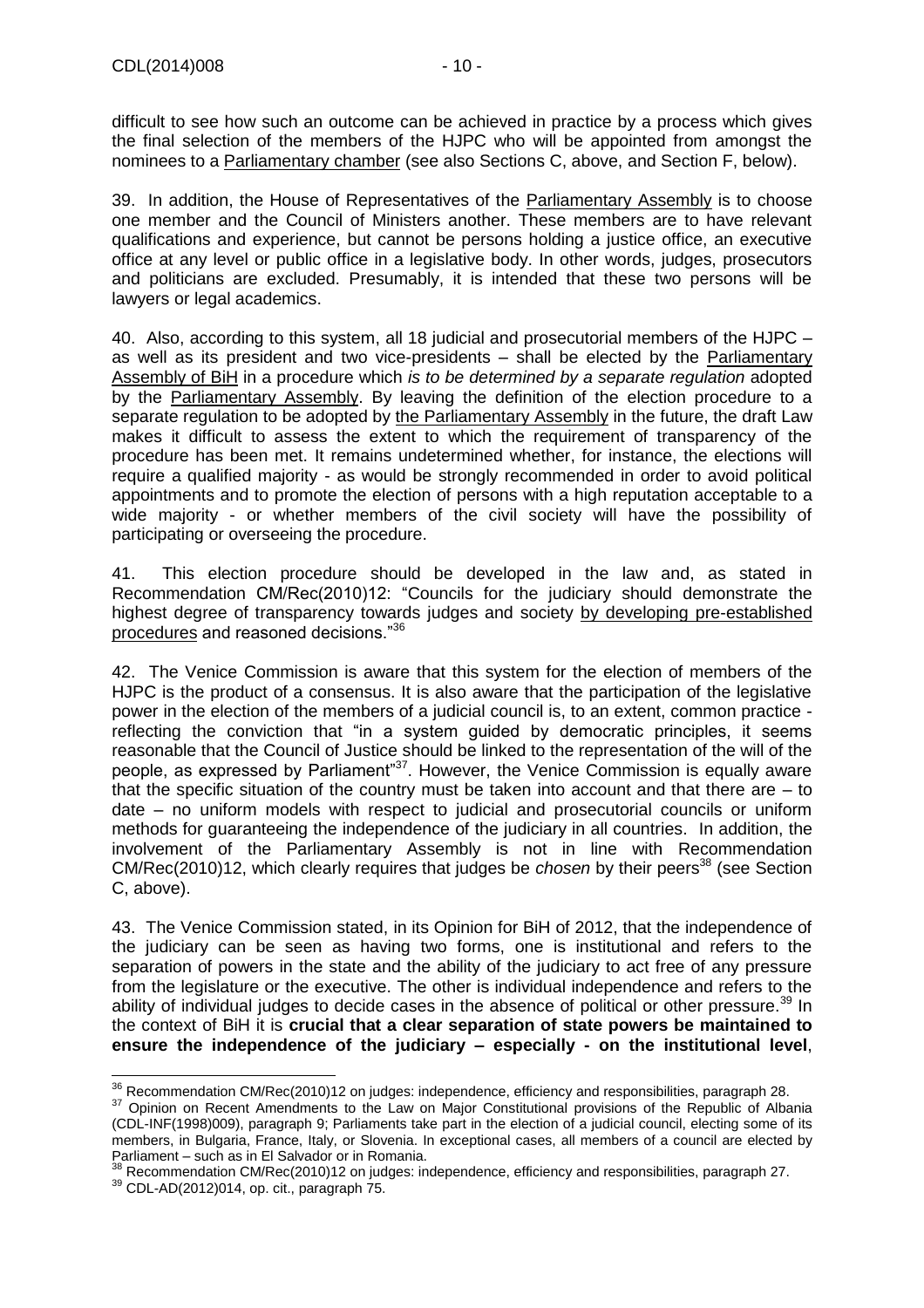because institutions such as the HJPC are not (yet) provided with an explicit constitutional basis. For this reason, the Venice Commission is convinced that**, in the particular context of BiH, involving the legislative power in the election of the members of the HJPC will lead to a highly politicised process where the merits of the individual nominees are unlikely to have any significant effect on the outcome**.

44. It is recommended that a substantial element or a majority of the members of the HJPC be *elected* by their peers and, in order to provide for democratic legitimacy of the HJPC, other members be elected by the Parliamentary Assembly among persons with appropriate qualifications. <sup>40</sup> **In the proposed system, the Parliamentary Assembly's role seems much too broad.** This role should be limited in order to avoid politicisation, especially as regards the election of judges and prosecutors as members.

45. The Venice Commission would therefore like to **recommend that BiH consider limiting the involvement of the legislative power to the election process of nonjudicial/prosecutorial members of the HJPC, whereas a majority of the HJPC members should be elected by their peers**.

## **E. Election and dismissal of the President and Vice-Presidents of the HJPC**

<span id="page-10-0"></span>46. Article 8 of the draft Law provides that the Parliamentary Assembly is to elect a President and two Vice Presidents of the HJPC who are to rotate their offices every 16 months during the four-year term of the HJPC. Essentially, they are supposed to act as a *troika*. These three officers cannot be from the same Constituent People or from among Others. For the same reason as under Section D above (election of the members of the HJPC) with respect to the composition of the HJPC, **it is not appropriate for the President and the Vice Presidents of the HJPC to be chosen along ethnic lines and the decision on their election should not be left to the Parliamentary Assembly. In addition, this system of rotating presidents weakens the HJPC.**

47. Article 10.4 sets out that "the term of office of the President and Vice Presidents of the Council may cease by resignation or by decision of the Parliamentary Assembly. Resignation as the President or Vice President of the Council shall not terminate the term as a member of the Council." For the purpose of clarity, it is important that the draft Law provide restrictive grounds for which the Parliamentary Assembly may decide to dismiss the president and vice-president. It is hard to imagine the reasons (except resignation), which may result in a decision being made by the Parliamentary Assembly to end the term of office of the president and vice-president, but retaining membership in the HJPC. **There should be input from an expert body before Parliament takes a decision**. In addition, unlike the election process where there is a prior selection limiting the choice of the Parliamentary Assembly, **in the decision on dismissal, the Parliamentary Assembly is not limited and acts on its own. This is inappropriate and needs to be reconsidered**.

## **F. Term of office of the HJPC members**

<span id="page-10-1"></span>48. Under the draft Law, members of the HJPC shall serve a term of four years and may be re-elected once (Article 9). No one may be elected for more than two consecutive terms (Article 3.7). The length of the term of office is a standard one, as in most countries, members of judicial councils are elected for a rather short period of time (three years in the Netherlands, six years in "the former Yugoslav Republic of Macedonia" etc.). In some countries, members of the judicial council have life tenure (Canada, Cyprus etc.) or the length of the term corresponds to that of the primary office of the member. All these solutions are legitimate.

  $40$  CDL-AD(2007)028, op. cit. paragraph 50.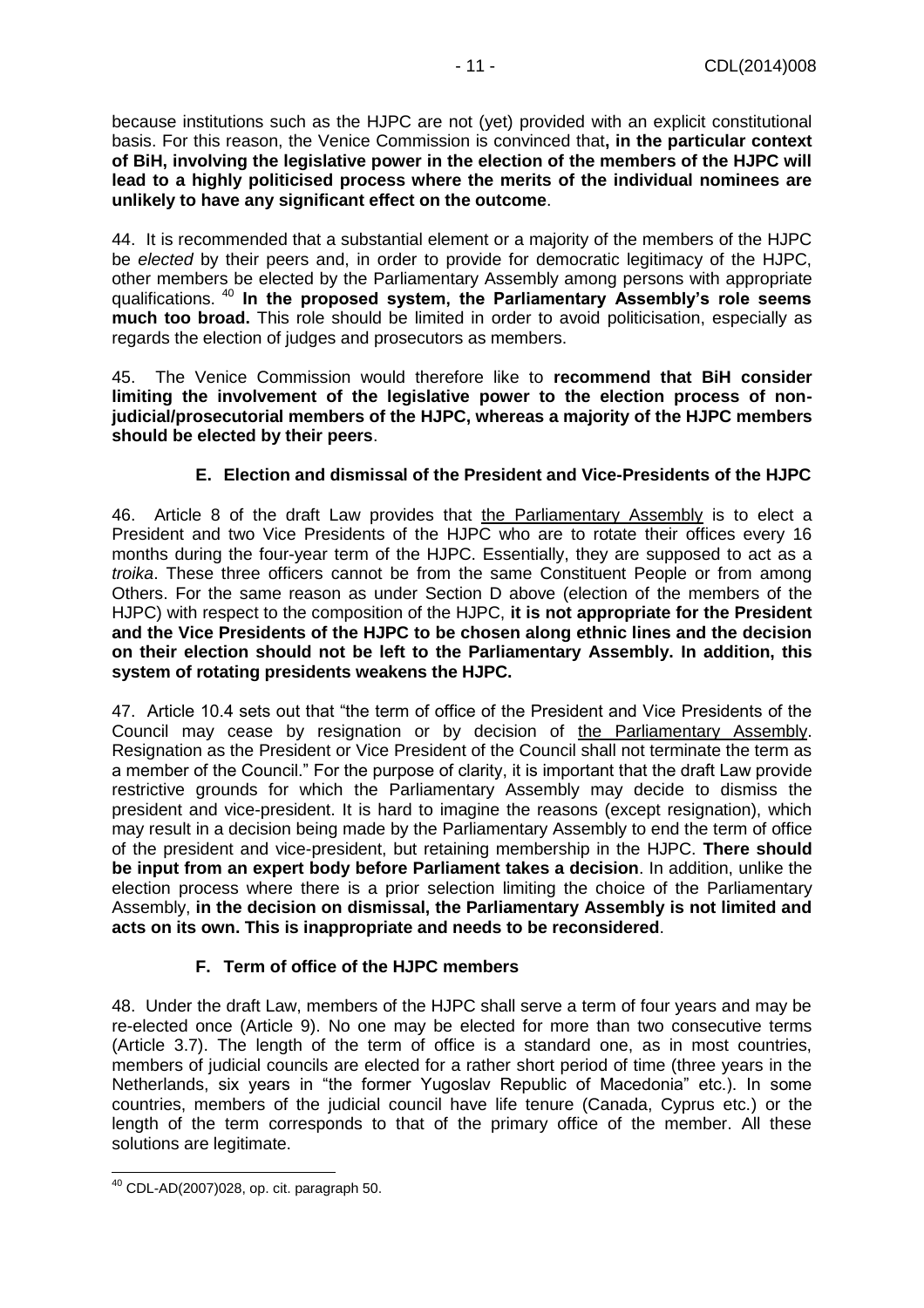49. The provisions at the end of Article 9.3 of the draft Law need to be clarified: it is not clear in the English text whether a person elected to fill a vacancy on the HJPC gets a full fouryear term or merely the unexpired residue of the term of the person being replaced.

50. Article 10 of the draft Law foresees several situations in which the term of office of a member of the HJPC shall cease. These situations are very similar to those under the 2004 Law. Paragraph f) refers to a member committing an act due to which he or she "no longer merits to perform the duties on the Council". This is presumably a reference to Article 4.10, which provides that a member is to be a person of high moral, technical and professional qualities. In other words, it seems to mean that a person can be removed from the HJPC for immoral behaviour. This seems to be imprecise and therefore unsatisfactory from the standpoint of legal standards.

51. Disqualification may be linked to a criminal or a disciplinary offense. Membership may also be suspended where the member's status as a judge or prosecutor is suspended, for instance due to an on-going criminal investigation or for other reasons under the law.

52. In addition, the decision on cessation has been transferred from the HJPC to the Parliamentary Assembly. This decision does not seem to require a qualified majority. When taken together with the very vague drafting of certain of the situations (if a member fails to perform duties in a proper, effective or impartial manner; when the member commits an act due to which he or she no longer merits to perform the duties on the Council; etc.), this may lead to politicisation – or the impression of politicisation – of the activities of the HJPC, whose members depend on the Parliamentary Assembly not only for their election, but also when exercising their mandate.

53. In particular, according to the Article 10.3, the Parliamentary Assembly is empowered to dismiss the member of the HJPC where "the member fails to perform his/her duties in a proper, effective or impartial manner" (as defined in Article 10.1.d). However, it is not clear how the effective and proper performance of the HJPC member will be evaluated and what the procedures for such an evaluation are. This needs to be reconsidered.

54. Article 10.1.e sets out that dismissal may arise "if the member fails to fulfil the obligations arising from the function he/she performs due to illness or for other reasons". The inability of the HJPC member to perform functions should indeed result in dismissal, even if this was caused by objective reasons. However, the period of time he or she is absent should be taken into account: a minimum period of time must be clearly defined after which the dismissal of the member may be sought.

#### 55. All **these provisions should be much more precise and decisions on cessation/dismissal should not be left to the Parliamentary Assembly.**

56. The HJPC is empowered to set up commissions which can make decisions and perform tasks on its behalf (Article 17 of the draft Law). This is a valuable provision given the wide range of functions proposed to be assigned to the HJPC. However, decisions on appointments of judges and prosecutors cannot be delegated to commissions. The election of judges and prosecutors is by a majority vote of all members, but for the election of judges the decision must be supported by at least seven judges, and likewise for prosecutors. This prevents either judges or prosecutors from imposing their will on the other profession.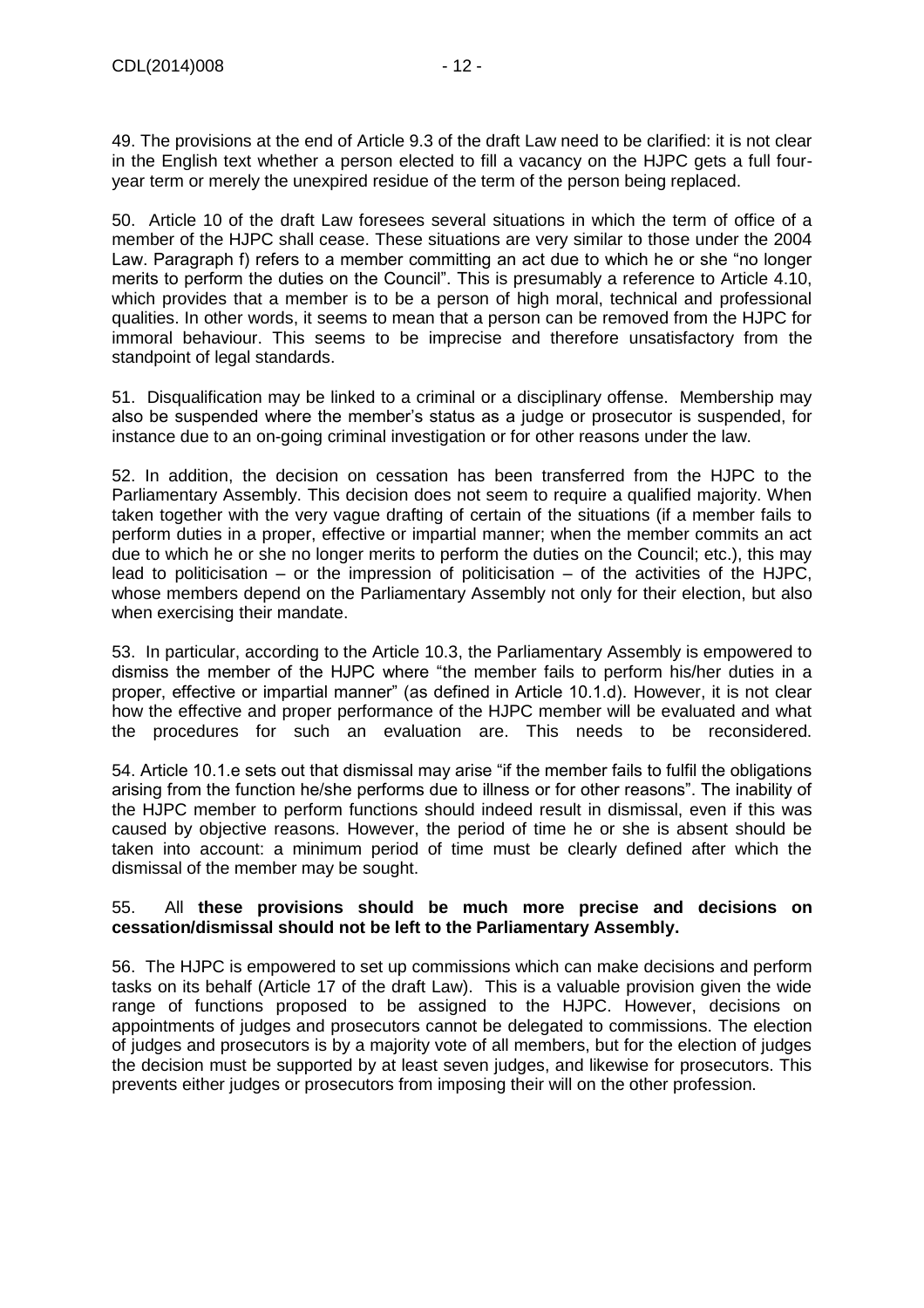### **G. HJPC's sub-councils**

<span id="page-12-0"></span>57. The 2004 Law created the HJPC as a single and uniform body. Although this is not entirely unusual<sup>41</sup>, ideally the two professions  $-$  judges and prosecutors  $-$  should be represented by separate bodies. For this reason the initial structure of the HJPC had been criticised and it was recommended that it be sub-divided into two sub-councils.

58. However, if both professions are to be represented in a same structure, that structure must provide a clear separation between the two professions. The Venice Commission's requirement is that: "If prosecutorial and judicial councils are a single body, it should be ensured that judges and prosecutors cannot outvote the other group in each other's appointment and disciplinary proceedings because due to their daily 'prosecution work' prosecutors may have a different attitude from judges on judicial independence and especially on disciplinary proceedings."<sup>42</sup>

59. The recommendation to create two sub-councils was endorsed by the Venice Commission in its 2012 Opinion, which qualifies the creation of two sub-councils as "a reasonable initiative that might make the two legal professions less dependent on each other without depriving them of a common platform."<sup>43</sup>

60. The Venice Commission therefore welcomes the establishment by the draft Law of two sub-councils: one for judges and one for prosecutors. It seems to be a balanced solution which, on the one hand, prevents excessive interference of one of the legal professions into the work of the other while, on the other hand, making it possible to maintain the current structure of the HJPC as a common organ of/for judges and prosecutors.

61. Each sub-council shall have 11 members – nine members elected from among judges or prosecutors and two members elected on behalf of the legislative and executive powers. The sub-councils nominate judges and prosecutors, assess their performance, and decide on the status of individual judges and prosecutors (temporary assignment, disciplinary proceedings, termination of the terms of office, etc.). Neither judges nor prosecutors should have any influence over each other's disciplinary issues or appointments. Although all members of the HJPC have a vote, and therefore the non-judge members are in a position to influence the vote, the requirement that a candidate for judicial office be supported by seven of the nine judge members makes it impossible for a candidate to succeed without the judges' support and unlikely that a candidate with the necessary judicial support will be defeated.

62. The two sub-councils are, again, to ensure representation of the Constituent Peoples and the Others (not the gender representation). This may pose further difficulties for the elections, as equal ethnic representation needs to be ensured not only at the level of the HJPC, but also at the level of either of its sub-councils – a requirement that should be taken out (see Section C above).

63. The Venice Commission recalls that **the structure of the HJPC as a single and uniform body was expressly foreseen by the Transfer Agreement** and that it can therefore not be changed without a prior modification of this Agreement. Even though **the Venice Commission** has repeatedly expressed concerns about systems with such mixed councils, it **is of the opinion that - in the particular context of BiH - such a system is appropriate, provided that the two sub-councils in the HJPC are afforded a maximum amount of autonomy**.

  $41$  For instance, the High Council for Judges and Prosecutors of Turkey.

<sup>42</sup> CDL-AD(2010)040, op. cit., paragraph 66.

 $43$  CDL-AD(2012)014, op. cit., paragraph 93.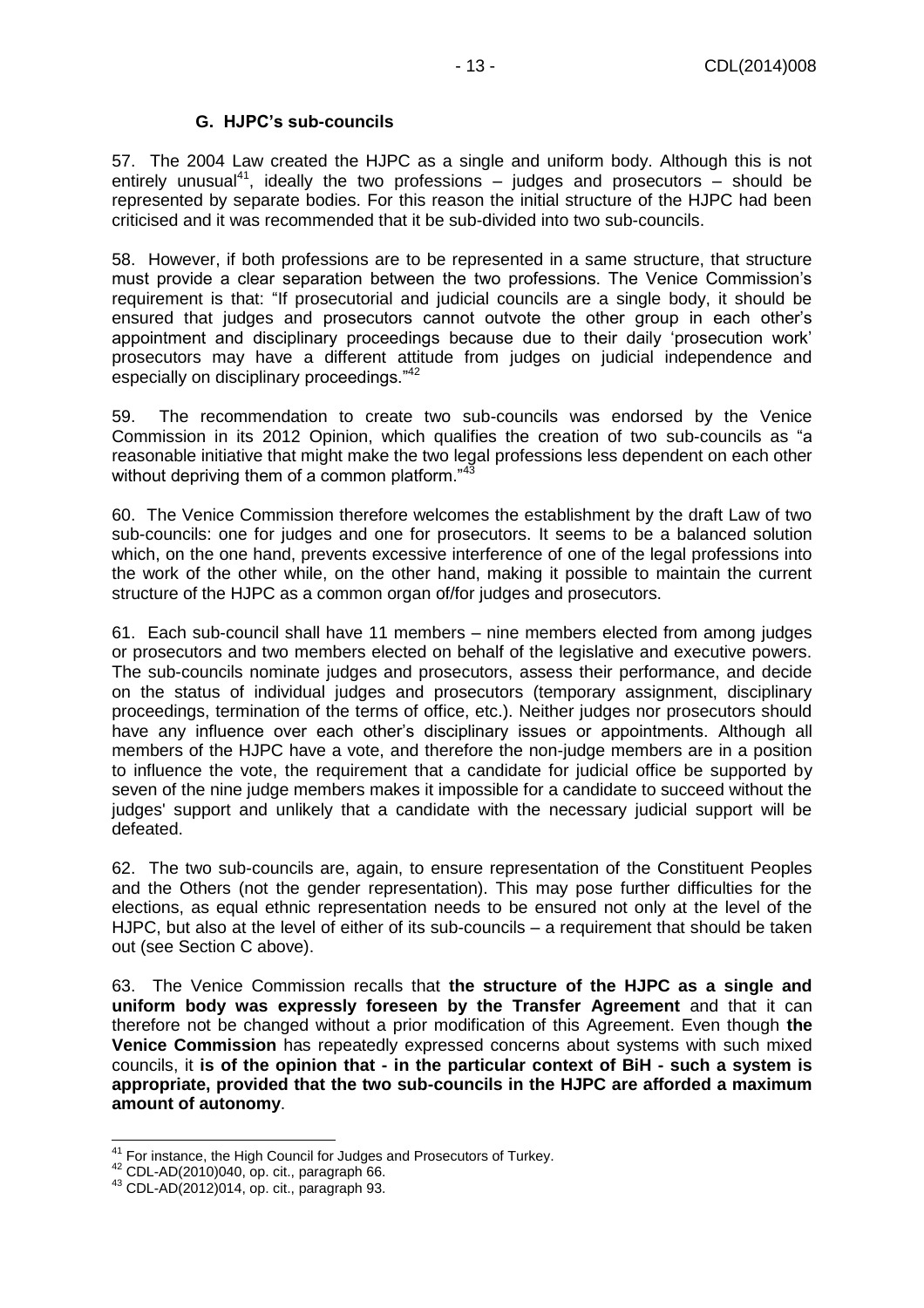## **H. Competences of the HJPC**

<span id="page-13-0"></span>64. The HJPC has broad competences under both the 2004 Law and the draft Law: it appoints judges and prosecutors (but see Section D, above), decides on the suspension of judges, determines criteria for the assessment of judges and prosecutors, decides on the appeals in disciplinary proceedings, gives its views on the annual budget for courts and prosecutors' offices, gives its opinions on draft laws and regulations concerning the judiciary etc. In the hands of an active council, there is considerable scope for using these powers to carry out a comprehensive reform of the judicial and prosecution systems.

65. Article 24 of the draft Law gives the HJPC power to require courts, prosecutors' offices and state authorities, as well as judges and prosecutors to provide it with information, documents and other materials in connection with the exercise of its competencies. It can also have access to all premises of courts and prosecutors' offices and their records. Such competences confirm that the HJPC is the central organ within the judiciary.

66. Under Article 25 of the draft Law, the HJPC prepares a draft annual budget, which is then submitted, through the Ministry of Justice, to the Ministry of Finance and Treasury of BiH for approval. Under Article 23.2 of the draft Law, the HJPC may also make recommendations relating to the annual budgets of courts and prosecutors' offices. The system of financing the judiciary remains, however, highly fragmented, with the budgets determined at several different levels (BiH, the Entities, the FBiH cantons, the District Brčko).

67. The extent of the competences seems to be in line with European standards<sup>44</sup>, with the exception of the reservations made under Sections D, E and F above.

## **I. Reporting obligations of the HJPC**

<span id="page-13-1"></span>68. According to the Article 25.2, "not later than 01 May each year, the Council shall prepare an annual report listing its activities and describing the state of the judiciary and prosecution, including recommendations for improvement. The annual report of the Council shall be open to public."

69. Article 25.3 adds that "at the invitation of the Parliamentary Assembly or another body referred to under the preceding Paragraph, the President or any other authorized representative of the Council will attend a session and directly explain the report and answer any questions of parliamentary representatives or members of the other body. Discussion of the report and conclusions may result in assessments, suggestions and proposals which do not challenge the independence of the Council."

70. The work of the HJPC should be as transparent as possible; it should be accountable to the public through widely disseminated reports and information. The duty to inform may also include an obligation to submit the report to the Parliamentary Assembly about the state of affairs in the judiciary or prosecution service. However, this should not be transformed into a formal accountability of the HJPC to the legislative or executive branches of power.

  $44$  See Recommendation CM/Rec(2010)12 of the Committee of Ministers to member states on judges: independence, efficiency and responsibilities, Chapter IV; Opinion no.10(2007) of the Consultative Council of European Judges (CCJE) to the attention of the Committee of Ministers of the Council of Europe on the Council for the Judiciary at the service of society; Report in Judicial Appointments (CDL-AD(2007)028), paragraphs 18- 26; Report on the Independence of the Judicial System Part I: the Independence of Judges (CDL-AD(2010)004), paragraph 32; IFES Seven International Best Practices for Judicial Councils (2004), Best practice 6.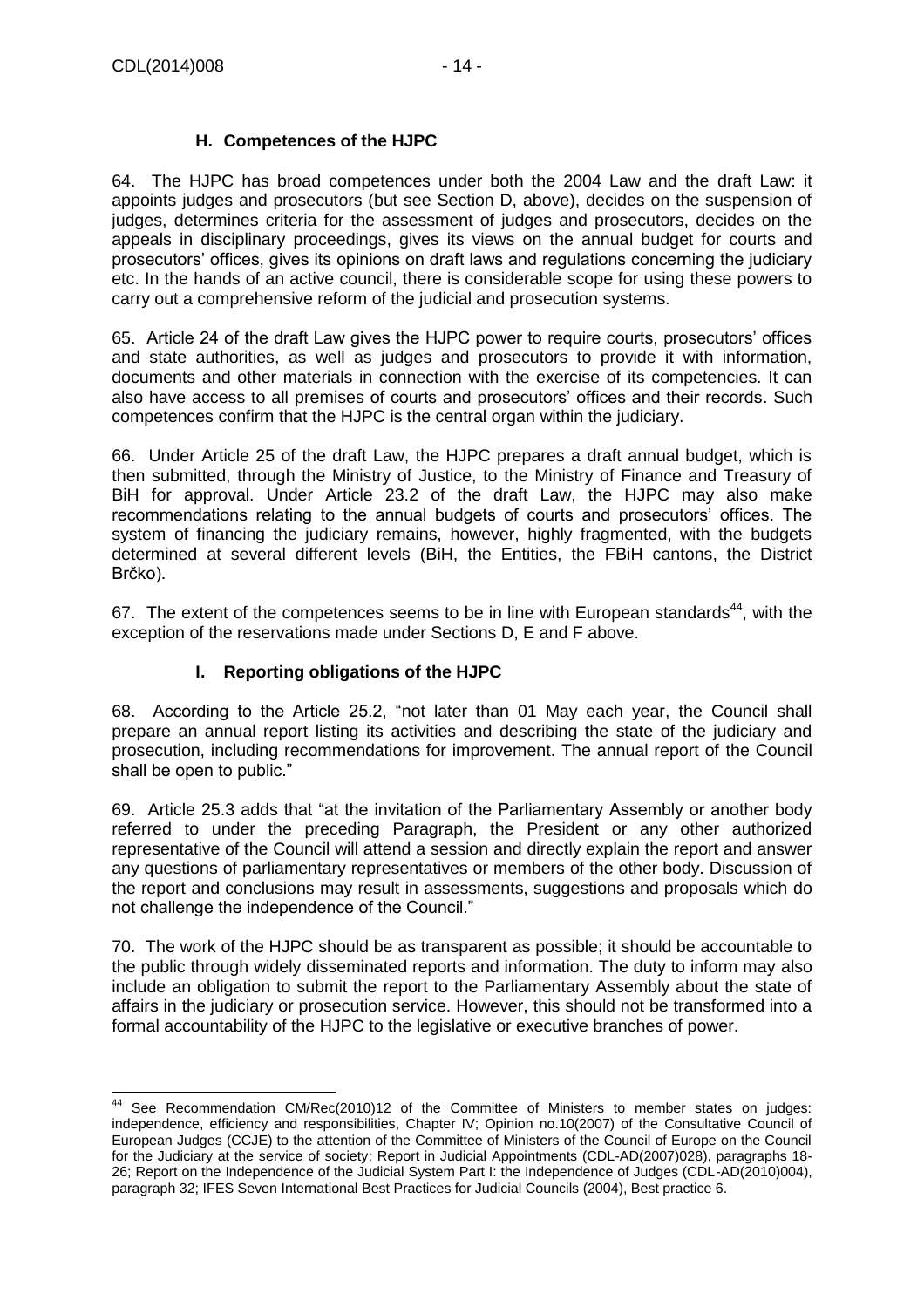71. In this respect, Article 25.3 is clearly problematic as it stipulates where reports receive a negative assessment, the Parliamentary Assembly "may remove the Presidency or a member of the Presidency from the Council." This provision should be deleted. On the other hand, it should be a right, not a duty of the President of the HJPC to attend the Parliamentary Assembly's session and/or engage in the discussion of the report.

### **J. Appointment of judges and prosecutors**

<span id="page-14-0"></span>72. The draft Law, under Chapter IV, sets out general requirements that persons wishing to be appointed as judges or prosecutors need to satisfy, as well as requirements for the appointments to the different courts and prosecutor's offices. General requirements include citizenship of BiH, a good medical record, professional competence, the bar exam and the absence of any criminal proceedings. These appear to be appropriate and in line with European standards.

73. In addition to judges and prosecutors, the draft Law also allows the HJPC to appoint reserve judges, lay judges, senior professional associates, professional associates, and professional advisors. Article 40 of the draft Law gives the HJPC competence in relation to expert associates and advisers. It is not clear from the draft Law what the functions of these officials are.

74. The appointment of judges and prosecutors is a comprehensive process. The main principles applicable to this process are defined in Chapter V of the draft Law, but the details are left to the Rules of Procedure of the HJPC. The Venice Commission recalls in this context that the Rules of Procedure, as a regulation of an inferior legal force, need to be in line with the provisions of the draft Law as well as any other laws or treaties binding on BiH. The text of the draft Law is not clear as to whether the appointment is a two-step process in which individuals first become judges or prosecutors and later are appointed to a concrete judicial or prosecutorial organ; or a one-step process, in which becoming a judge and being appointed to a court or a prosecutor's office goes hand in hand. This should be explicitly stated in the draft Law.

75. The appointment process starts with a public announcement of vacancies that must be well-publicised. The announcement is followed by nominations of candidates by special departments set up by the judicial or prosecutorial sub-councils of the HJPC for nominations for vacancies in the different courts and prosecutors' offices consisting of four or five judges or prosecutors. This suggests that candidates cannot apply for a certain position directly, but only through the sub-councils. Such a practice could be seen as problematic, as it could undermine the transparency and openness of the process.

76. There is a written qualifying exam for the appointment as a judge, prosecutor or an associate or expert (Article 45 of the draft Law). The introduction of such an exam, recommended by the Venice Commission in its 2012 Opinion,<sup>45</sup> is to be welcomed. Candidates who pass the written exam are then called for an interview conducted by the departments who are responsible for rating the candidates. The department is required to assess the candidate's motivation to work in the judiciary in the position applied for, ability to perform the function responsibly, independently and impartially, understanding of the importance of judicial and prosecutorial ethics, communication and presentation skills, analytical capabilities and the ability to solve legal problems. The interviews and written qualifying exams are to be audio visually recorded for the purpose of any subsequent appeal. The sub-councils then make a list of successful candidates with the nomination of candidates for appointment which they then submit to the HJPC. The candidates with the highest scores are appointed to relevant courts or prosecutor's offices and take office after

  $45$  CDL-AD(2012)014, op. cit., paragraph 91.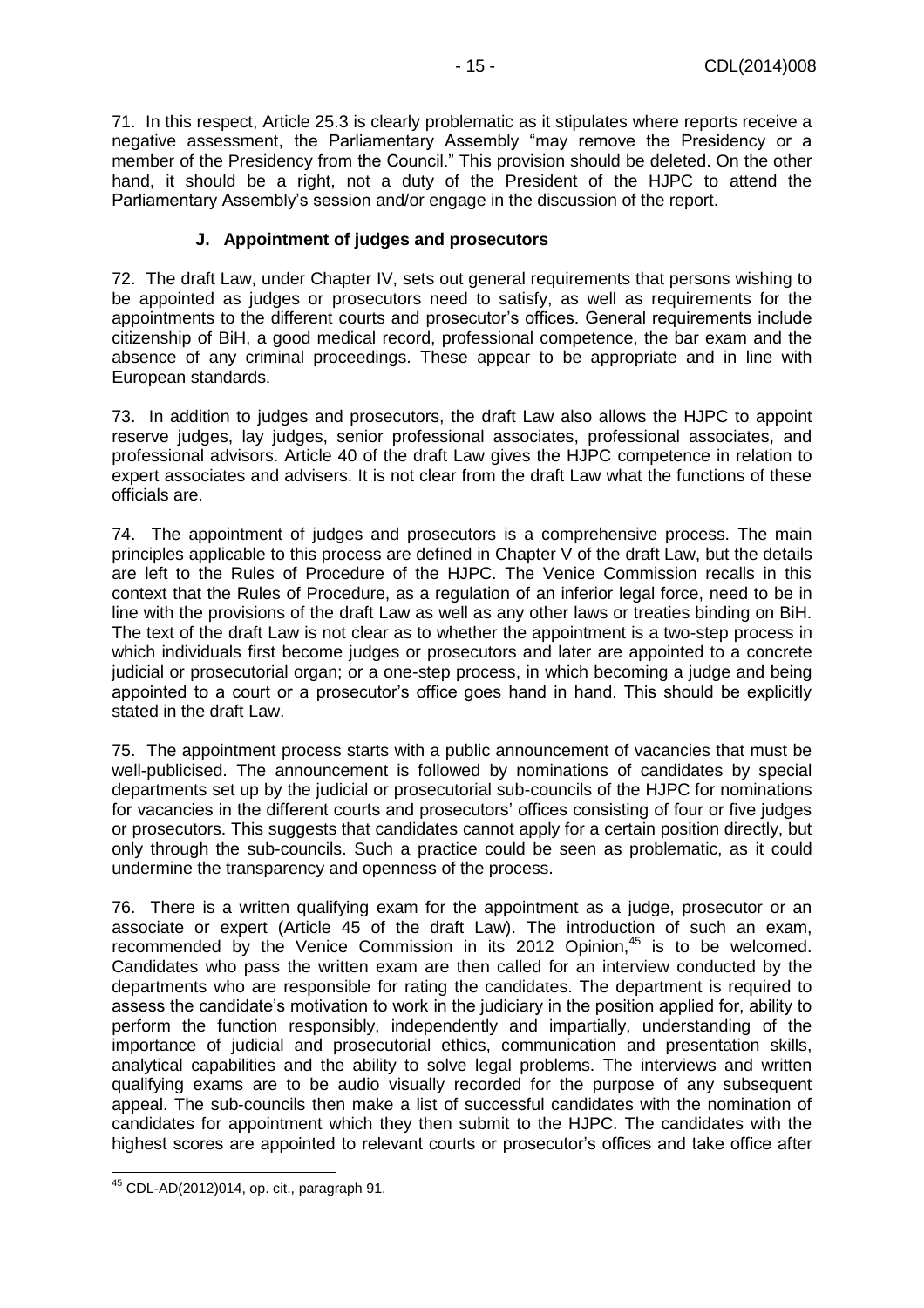swearing an oath. It is not entirely clear how and on what basis candidates are allocated to courts and prosecutors' offices, especially at a lower level.

77. Under Article 51 of the draft Law, detailed rules are set out to ensure the proper representation of the Constituent Peoples and Others amongst courts, court presidents and prosecutors. The HJPC is required to make a written reasoned decision on appointment of a candidate for a president of a court, a judge or a prosecutor. The Article also provides for an appeal to the HJPC. It is not clear how this can work, since the HJPC is both the body making the decision and hearing the appeal. **There does not appear to be any provision for an appeal to a court of law, which should be added.**

78. In the case of the Chief Prosecutor, the duty of the HJPC is to define a list of successful candidates together with the nomination of a candidate for appointment and deliver the list to the competent government or executive authority which, in turn, is to submit the list with its nominated candidate to the competent legislative body. It seems that only one nomination for appointment is envisaged. It is not clear whether Article 52 of the draft Law envisages that the legislative body can refuse to make the appointment sought and, if so, on what basis.

79. A more serious concern, however, is the introduction of what seems to be a transfer of competences from the HJPC down to Entity parliaments in the appointment of prosecutors. Such a transfer cannot be introduced without a prior modification of the Transfer Agreement. This would involve a cumbersome (and seemingly untested) procedure, involving the Entities' governments and parliaments, the Parliamentary Assembly of BiH and the Constitutional Court of BiH. In any case, **in a system that is as fragmented as Bosnia and Herzegovina, it would be very unhelpful and not recommended that the appointment competence be moved from the State level (the HJPC) to the Entity level (the parliaments). This would increase the risk of politicisation and should be avoided**.

80. An additional problem is that Article 53 of the draft Law empowers the Chief Prosecutor to select deputy chief prosecutors from among the appointed prosecutors in the office who satisfied the necessary requirements. He or she then notifies the decision to the HJPC. It seems these appointments are entirely in the hands of the Chief Prosecutor. In a hierarchical system such as that of BiH, giving so much power over appointments to a single individual especially without any requirement to consult with anybody else, could be a recipe for the Chief Prosecutor to select deputies chosen for their compliance and lacking the necessary independence of thought necessary in a good prosecutor.

81. Judges and prosecutors are mostly appointed for an indefinite term. The mandate of the presidents of courts and of the chief prosecutor and the deputy chief prosecutor are limited to four years. In addition to the expiry of the latter period, the term of office may cease in the situations enumerated in Article 95 of the draft Law. A judge or prosecutor may also be suspended from their duty in cases enumerated in Articles 83-84 of the draft Law. The grounds for both the cessation of duty and the suspension from duty do not seem to give rise to controversies.

## **K. Assessment procedure**

<span id="page-15-0"></span>82. Article 63 of the draft Law provides for an assessment of judges and prosecutors at least once every two years in accordance with criteria defined by the HJPC. The assessment is carried out by presidents of courts, the chief prosecutor or another person determined by the draft Law. The criteria for the assessment are to be determined by the HJPC. Since the performance is one of the criteria in the appointment and, since, moreover, negligence or carelessness in the performance constitutes a disciplinary offence, it would be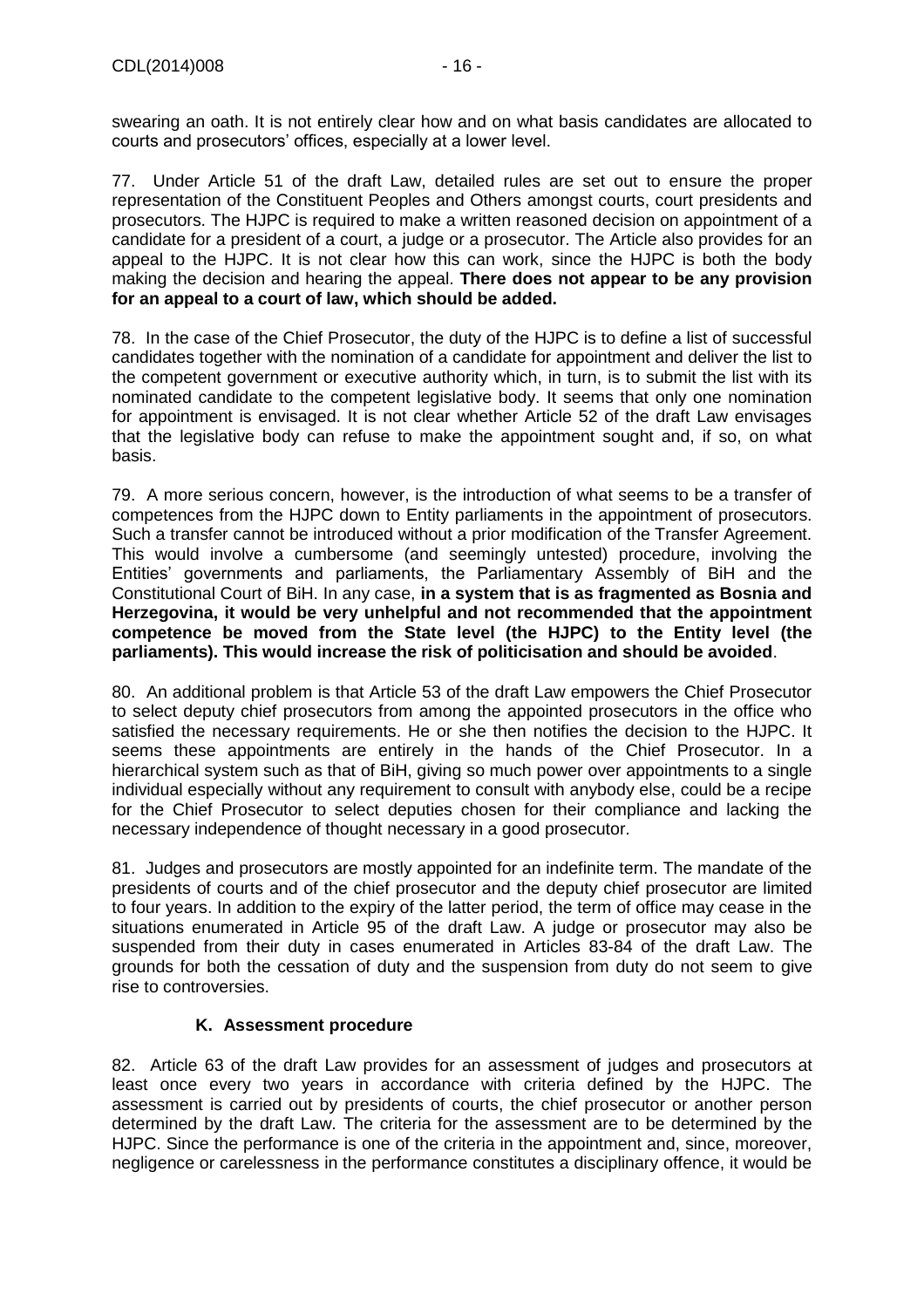important to have at least the basic criteria of the assessment stated expressly in the draft Law.

83. In addition, since the decision assessing the performance of a judge is to be made by the President of the court, it would be desirable that the President of the court not have the sole decision in this matter. Cases where Presidents of courts abuse their position with regard to ordinary judges are not unknown in many countries. A similar point may be made about the power of the Chief Prosecutor to assess the performance of all the subordinate prosecutors. There is, however, an appeal to the relevant sub-council.

84. Article 63 needs to be clarified. According to Article 63.1 "Judges and prosecutors shall be assessed at least once every two years based on their performance, in accordance with criteria defined by the Council", while Article 63.2 states that "the decision assessing the performance of a judge shall be made by the president of the court". In other words, it is up to the President of the court to define the exact time for an assessment of a judge, provided that such assessment takes place at least once every two years.

85. However, this also means that the President of the court may order more frequent assessments of a judge where he or she decides that it is necessary. It is not clear why the President of the court should be deciding on the timing and frequency of the assessment. He or she may have the power to signal the need for an assessment or request for a disciplinary investigation. However, it should not be the President's responsibility to make decisions on those issues.

86. It is also unjustified to provide the President of the Superior Court with the power to make a decision on the needs for an assessment of the President of a lower court (as defined by Article 63.2). If there are concrete problems in a given case, a disciplinary procedure should be started with the necessary guarantees.

87. It is also not clear whether a decision regarding the assessment of the President of one of the top courts (the Court of BiH) should be made by the judicial sub-council and whether it is empowered to order an assessment more frequently than once every two years.

88. The consequences of the assessment should also be clearly set out. For instance, Article 63.8 stipulates that "the assessment of performance of holders of justice offices shall be taken into consideration when making appointments to senior positions, when renewing terms of office of reserve judges, and when establishing disciplinary responsibility". Apart from that, the President of the court may be dismissed from office if he or she "was given one of the lowest two performance rates in accordance with criteria defined by the Council" (Article 63.9).

89. **Without clearly established, transparent and unambiguous criteria of assessment**, published in advance, **the possibility of removing a judge**, let alone a President of the court, from office **may be open to politically or personally motivated manipulations**.

90. It is not clear whether this is the only result of the performance assessment and whether there are any consequences other than those defined in Article 63.8 and Article 63.9.

91. The performance of the Presidents of the most senior courts and the Chief Prosecutor are assessed by the relevant sub-council. It seems appropriate that assessments of judges take place at every level. There is an appeal to the HJPC itself. Assessment of performance is to be taken into account when making appointments to senior positions. In addition, where the President of a court or the Chief Prosecutor receives one of the two lowest assessments he or she loses office. Given the importance of these assessments the specific statement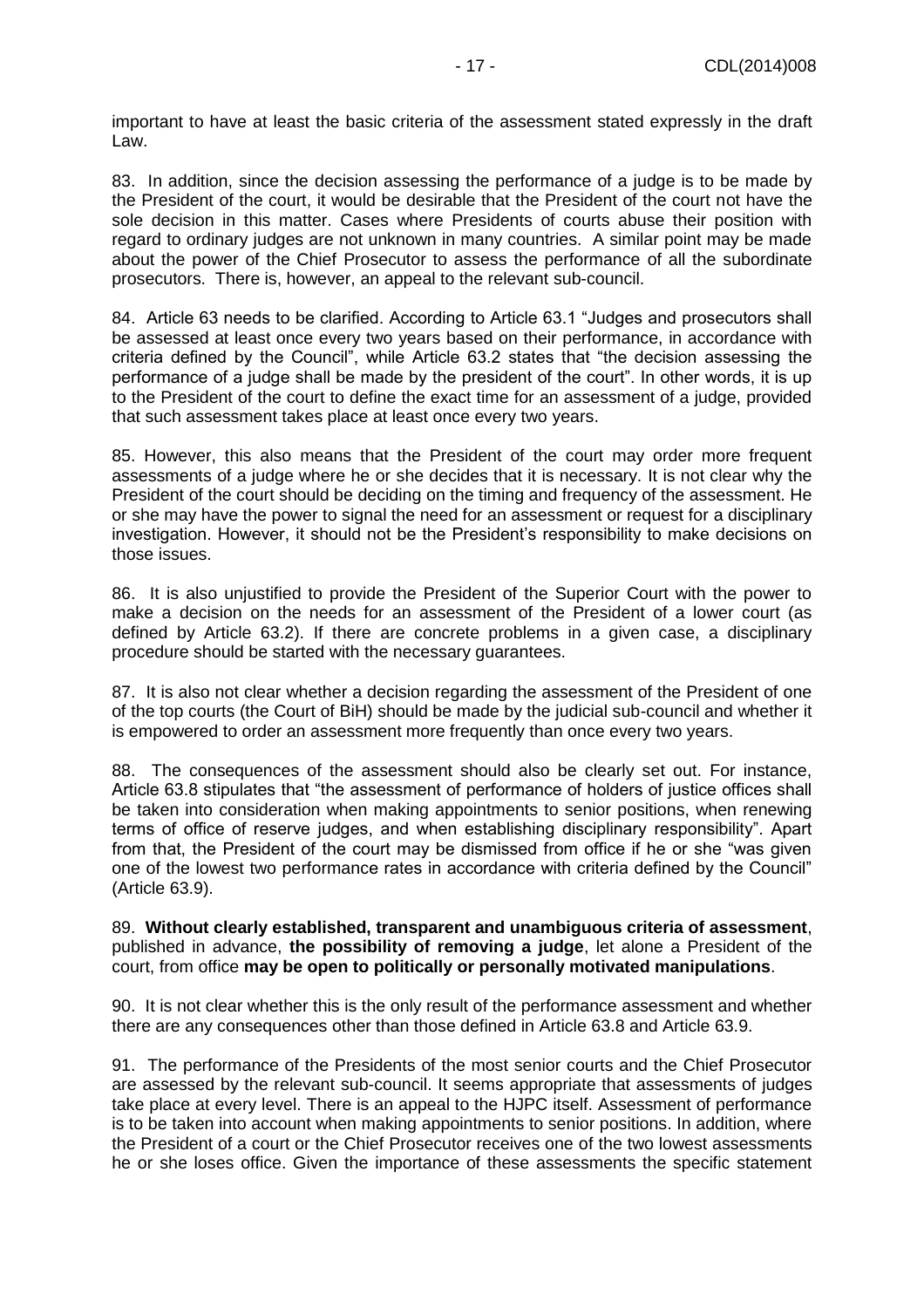that the appeal to the HJPC is final and no remedies shall be available seems difficult to justify. **An appeal should lie to a court of law.**

92. While the draft Law provides that the criteria for assessment are to be established by the HJPC, no detail is provided as to how the assessments are to be actually carried out. It may be that some specialised sub body or bodies of the HJPC need to be established in order to perform this function. The power to appoint commissions is in point here. The method of the composition of such commissions has to ensure that they are balanced and should exclude that *ad hoc* commissions are established to "deal" with a particular judge.

### **L. Disciplinary Procedure**

<span id="page-17-0"></span>93. Chapter VI of the draft Law deals with the disciplinary responsibility of judges and prosecutors. Disciplinary proceedings are to be conducted by a first instance disciplinary commission with an appeal to a second instance disciplinary commission. Initially, three first instance and two second instance commissions are to be appointed for judges' disciplinary proceedings and the same number for prosecutors, making 10 in all. Each disciplinary commission is to consist of three members, one who is a member of the competent subcouncil, while the other two are to be appointed from a list of judges and prosecutors to be drawn up by the competent sub-council, following nominations from each court and prosecutor's office. At least one member in each disciplinary commission must be a judge of the same or higher rank as the person accused. No member is to be from the same court or prosecutors' office as the accused person.

94. Judges and prosecutors may be held disciplinary responsible for "statutory offences committed intentionally or negligently" (Article 64). The list of such offences is contained in Articles 66 and 67 of the draft Law. Article 65.6 of the draft Law sets out that in proceedings against judges, the commissions should be composed of judges, while in proceedings against prosecutors, it shall consist of prosecutors – this solution is to be welcomed. Proceedings may result in a sanction ranging from a written reprimand to dismissal.

95. Article 66 of the draft Law deals with disciplinary offences of judges. In general, these provisions seem appropriate. Under paragraph e) there is a ban on accepting gifts or remuneration "intended to improperly influence decisions or actions of a judge". This is defined to include cases where such gifts or remuneration only create the appearance of improper influence.

96. The situation with regard to remuneration seems to be more complicated. The draft Law should provide general restrictions on the type of remunerated work that is incompatible with a judge's or prosecutor's position. Any offer of remunerated work that may lead to or appear to lead to improper influence, must be declined. However, receiving remuneration should not systematically be linked to disciplinary misconduct. For instance, where a litigant is a student at or involved in work with a university or research institution at which the judge or prosecutor is engaged in academic work, it would be unreasonable to demand from the judge or prosecutor to abandon the academic work altogether. However, this may (and in some cases must) lead to self-recusal and/or a declaration of conflict of interest.

97. Article 66.h refers to the "negligence or carelessness in the performance of official duties" as a ground for the disciplinary offense". Judges shall be subject to suspension or removal only for reasons of incapacity or behaviour that renders them unfit to discharge their duties.<sup>46</sup> According to Recommendation (2010)12 "it should be emphasized that the interpretation of the law, assessment of facts or weighing of evidence carried out by judges

  $46$  See the United Nations Basic Principles on the [Independence](http://www.ohchr.org/EN/ProfessionalInterest/Pages/IndependenceJudiciary.aspx) of the Judiciary, paragraph 18.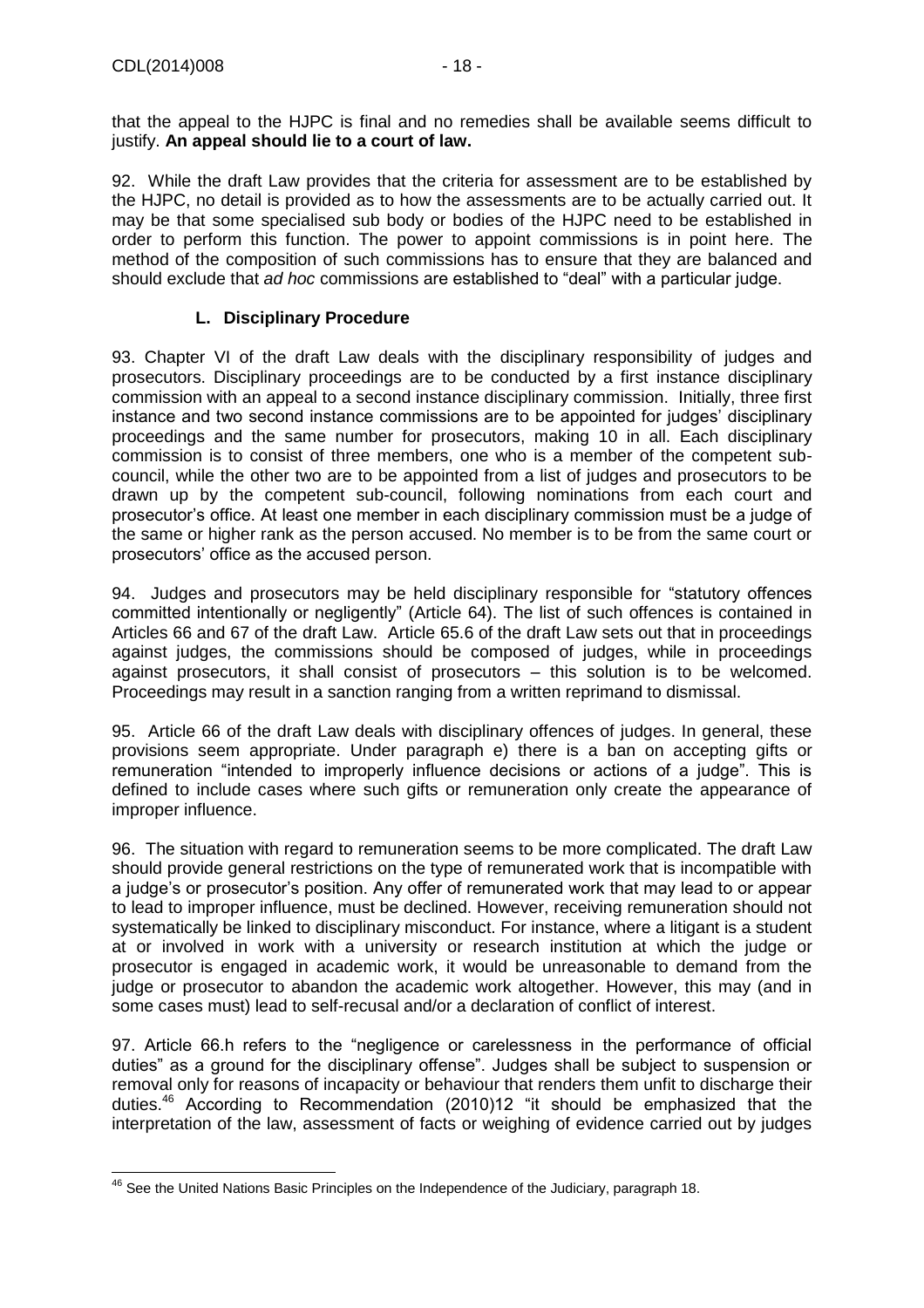to determine cases, should not give rise to disciplinary liability, except in cases of malice and gross negligence."<sup>47</sup>

98. As a result, a lower limit of wrongful conduct may give rise to disciplinary sanctions against judges, at least regarding adjudication and the interpretation of the law and the facts of a case. This limit is drawn between failures caused by negligent conduct and failures caused by gross negligence.

99. Article 66.i makes it a disciplinary offence for a judge to make decisions which are in 'patent violation' of the law or in 'persistent and unjustified violation' of the rules of procedure. These terms should be revised to refer to judgments made in *bad faith* or as a result of repeated *gross negligence.* In all other cases it is best to confine such matters to the appellate process. Judges must be free in interpreting the law and, as such, the fact that a judgment was overturned on appeal cannot lead to disciplinary measures against the lower instance judge.

100. Article 66.j defines as a disciplinary offense as "unjustified delays in making decisions or other actions in connection with the performance of the duties of a judge or any other repeated disregard of the duties of a judge". Due to a lack of clarity and the ability to foresee consequences of one's own actions, this paragraph should also be revised. The wording such as "other actions in connection with performance of the duties" or "repeated disregard of duties" should be more detailed and clarified. The draft Law should stipulate more specifically what types of duties and actions may result in disciplinary proceedings.

101. Article 66.l makes it a disciplinary offence to enable persons who are not authorised by law to serve as judges. It is not clear what this means or in what circumstances a judge could do such a thing. Similar observations arise in relation to disciplinary offences by prosecutors.

102. Similarly, without providing any guidance or reference to the meaning of "inappropriate contact with a party to the proceedings or his/her representative", Article 66.k may potentially result in an overbroad interpretation. Is a meeting with either or both parties always inappropriate? Do judges have clear guidance with regard to the actions that are inappropriate?

103. According to Article 66.m "interfering with actions of judges or prosecutors with the intent to obstruct or demean their activities" is defined as a disciplinary offence. Since this provision refers to the disciplinary offences committed by a judge, it needs to clarify what is meant by an "obstruction" for the purposes of this draft Law. In which case do actions of a judge qualify as an interference or obstruction of the work of a prosecutor? Clearly not all actions that may be perceived as interferences should be classified as disciplinary offences. This should only apply to unlawful interference and obstruction.

104. Article 66.n, which makes it a disciplinary offense for a judge to make - "any comments while the case is deliberated in court, which may be reasonably expected to interfere with or harm the equitable proceedings or trial, or failing to take appropriate steps to ensure that court employees subordinated to him/her also refrain from making comments" - also seems to be vague and may result in a disproportionate response. It is not clear if this restriction applies to all judges or only to those who are in the process of deliberation. A judge, while making certain public comments or statements during the deliberation may indeed harm the reputation and credibility of the court. It would, however, be unreasonable to punish a judge where a court employee, who is subordinated to him or her, fails to refrain from making

 $\overline{\phantom{a}}$  $47$  See Recommendation CM/Rec(2010)12 of the Committee of Ministers to member states on judges: independence, efficiency and responsibilities, paragraphs 68 - 69.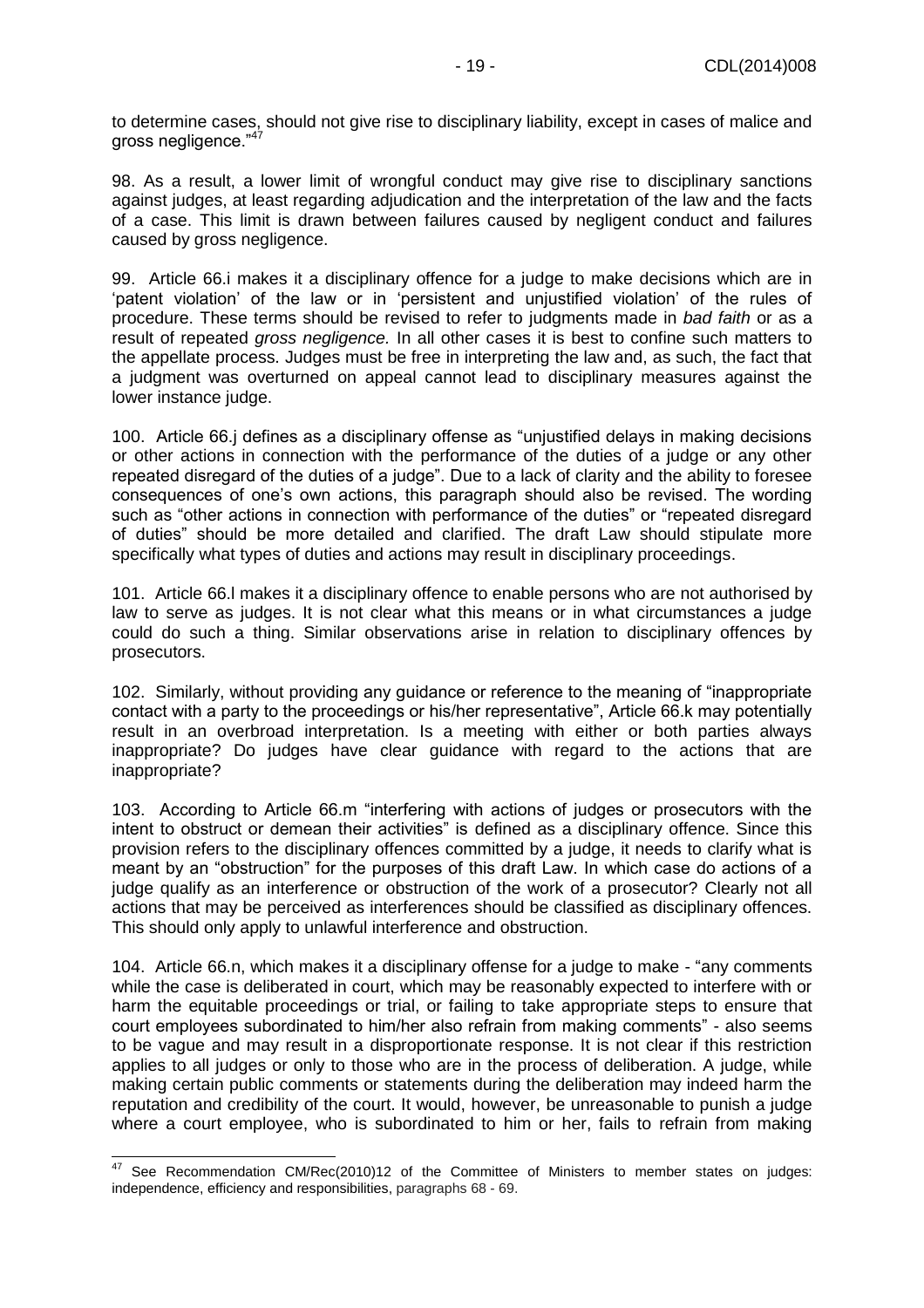similar comments. It is not immediately clear from the draft Law in what circumstances the disciplinary committee may decide that a judge failed "to take appropriate steps to ensure that court employees refrain from making comments" on the case being deliberated.

105. For prosecutors, it is an offence to fail to comply with instructions of a superior prosecutor, unless such compliance would constitute a violation of law or of the provisions of Article 67 of the draft Law. This does not seem to be in compliance with paragraph 10 of Recommendation Rec(2000)19 which provides that: "All public prosecutors enjoy the right to request that instructions addressed to him or her be put in writing. Where he or she believes that an instruction is either illegal or runs counter to his or her conscience, an adequate internal procedure should be available which may lead to his or her eventual replacement." <sup>48</sup> Even this safeguard is not sufficient. In cases of illegal instructions, the prosecutor should have the possibility of making an appeal to an independent body, e.g. the prosecutorial council. A simple replacement of the prosecutor does not prevent an illegal instruction from being carried out.<sup>49</sup>

106. Furthermore, paragraphs 24-36 of Recommendation Rec(2000)19 provide for a number of important duties of the public prosecutor towards individuals. Quite a number of these are not referred to at all in the draft Law, such as the duty not to initiate or continue prosecution when an impartial investigation shows the charge to be unfounded<sup>50</sup>, not to present evidence that they know or believe on reasonable grounds was obtained illegally<sup>51</sup>, and to disclose to the other parties (meaning primarily the accused) "any information which they possess that may affect the justice of the proceedings."<sup>52</sup>

107. Article 68.3 of the draft Law provides that "All rights and privileges arising from employment as a judge (…) or prosecutor who was dismissed on the basis of disciplinary proceedings, shall cease with the dismissal." It should be clarified whether this includes the right to a pension.

108. Article 69.2 stipulates that "the disciplinary measure of dismissal shall be imposed only in cases in which a serious disciplinary offense has been established, and the severity of the offense clearly shows that the offender is unfit or unworthy of continuing to perform his/her duty." However, the draft Law does not contain any indication which offences may qualify as "serious".

109. There is a provision in the draft Law for an appeal to the HJPC against the decisions of the disciplinary commission. However, there seems to be no provision for an appeal to a court of law. **Given the power of the disciplinary commissions to dismiss a judge or prosecutor, an appeal to a court of law would be essential, at least for cases where a serious penalty was imposed**.

110. Article 71.4 of the draft Law provides for random assignment of cases in a manner preselected by an HJPC decision. It needs to be made clear that this has to be subject to the obligation to provide a commission which does not contain persons from the same court or prosecution office as the accused and which contains persons of appropriate rank. The mechanics of achieving this are not clear.

111. Article 72.1 stipulates that "the Office of the Disciplinary Counsel, an Office within the Council, shall act as prosecutor in connection with allegations concerning violations of the

  $48$  Recommendation Rec(2000)19 of the Committee of Ministers to member states on the role of public prosecution in the criminal justice system, paragraph 10.

<sup>&</sup>lt;sup>4</sup> Joint Opinion on the draft Law on the Public Prosecutor's Office of Ukraine (CDL-AD(2013)025), paragraph 13.

 $50$  Recommendation Rec(2000)19, paragraph 27.

<sup>51</sup> Ibid., paragraph 28.

<sup>52</sup> Ibid., paragraph 29.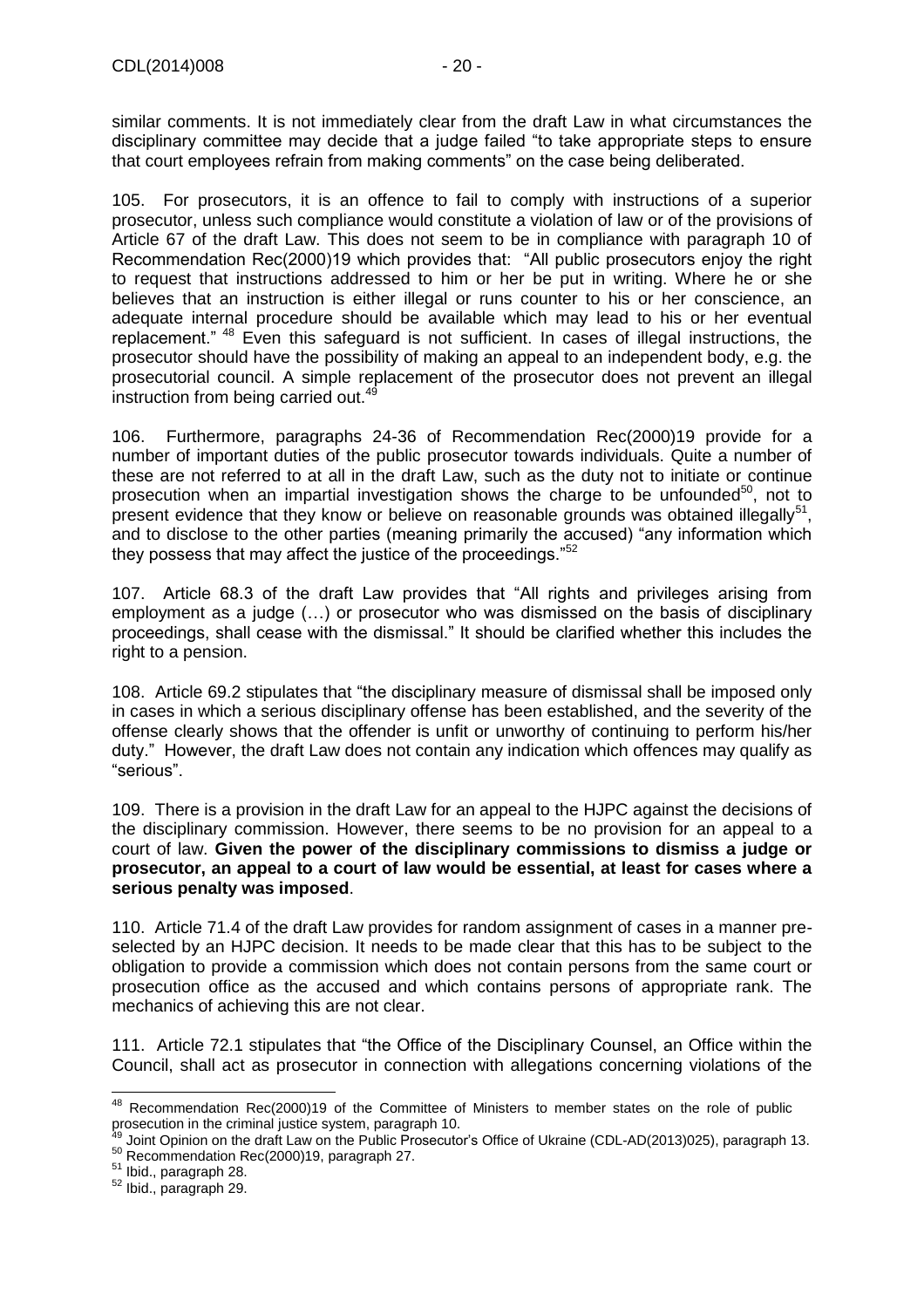duty of a judge or prosecutor, in accordance with this Law and the Regulation on Disciplinary Responsibility." Taking into account that this office is part of the institution responsible for considering and applying disciplinary penalties, it is crucial to ensure that there is no institutional or personal interference of the members of the HJPC in the work of the Office of the Disciplinary Counsel.

112. According to the Article 72.3, the HJPC appoints the Chief Disciplinary Counsel, who is not a member of the HJPC. The draft Law defines basic requirements (such as experience in legal matters, high moral character, etc.), which the person should satisfy in order to be appointed Chief Disciplinary Counsel. However, it is problematic that the draft Law provides no details on the selection/appointment procedure of the Chief Disciplinary Counsel who becomes one of the central figures during the disciplinary proceedings.

113. The draft Law also provides that Chief Disciplinary Counsel will be assisted by the "prosecutors and investigators in his/her office", but the draft Law contains no requirements that should be satisfied in order to become prosecutor/investigator of this Office. And it also contains no provisions indicating who will be responsible for their selection/appointment and through what procedure.

114. Article 89.3 of the draft Law provides that judges and prosecutors may not be members of any organisation that discriminates on various grounds, including sex and sexual orientation. There are various churches and religions which do so discriminate and it is perhaps not intended to prevent judges and prosecutors being adherents of or practising such religions.

115. Article 90.2 of the draft Law prohibits judges and prosecutors from carrying out various sorts of paid work, permits involvement in academic, teaching or similar activities to educate the public and permits remuneration for that type of work. This provision should perhaps set out that any such activity is subject to the proper performance of their function as judges or as prosecutors.

116. Article 90.3 of the draft Law would prohibit the judge and prosecutor from membership of any management or supervisory board of the public or private company or any other legal entity. This seems very broad and would prohibit membership of any charitable or non-profit organisation which had legal personality, possibly including even professional organisations.

117. Article 92 of the draft Law requires a judge and prosecutor to seek the opinion of the HJPC on whether activities he or she intends to undertake are in conflict with his or her duties under the law. Presumably this should be confined to cases where the judge or prosecutor has reason to have at least a doubt about the issue.

118. According to the Article 92, "The Council's response delivered in accordance with provisions of this Paragraph shall be binding." Although the wording of this sentence may imply that this response is also "binding" for the Office of the Disciplinary Counsel, it is recommended to clarify that where the Council advises a judge/prosecutor that his or her actions do not conflict with their duties, this will overrule the possibility of launching a disciplinary investigation at a later stage.

119. Article 93 of the draft Law requires judges and prosecutors to provide an annual financial report concerning their activities outside their duty as a judge or as a prosecutor. However, the provision falls short of requiring a judge to declare all of his or her assets. It should be noted that full asset disclosure has proved a valuable weapon in combating corruption in other countries.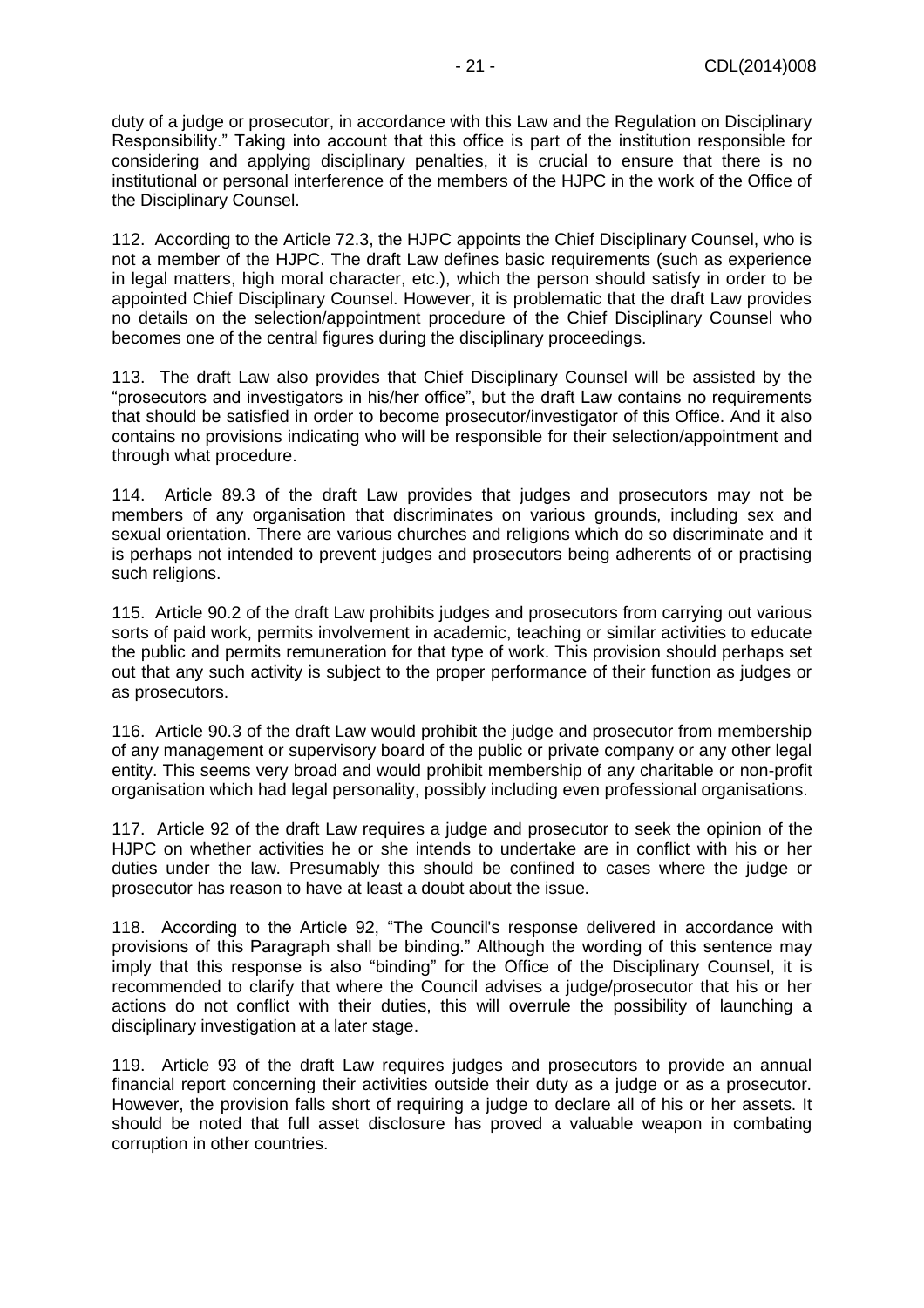120. In Article 94.2 of the draft Law it is not clear what is meant by proceedings "that are underway", which in the English language implies some prior process. This may be a linguistic problem. The provision should simply cover all proceedings that are lawfully brought.

121. According to the Article 95.1.e, the term of office of a judge or a prosecutor shall cease "if he/she was sentenced to prison by a final verdict". Criminal conviction may not necessarily result in a prison sentence, however, the conviction, in most cases, should lead to the termination of office.

122. Article 95.3 sets out that "when a judge or a prosecutor reaches the mandatory retirement age, his/her term shall automatically cease". It is recommended to provide more flexibility by allowing a judge to finish considering/deliberating a case or else retirement could disrupt the work of the court, which may result in the re-hearing of a case.

#### <span id="page-21-0"></span>**IV. Conclusions**

123. The draft Law on the High Judicial and Prosecutorial Council of Bosnia and Herzegovina is a carefully drafted instrument that takes into account international standards as well as the previous opinions of the Venice Commission.

124. The Venice Commission welcomes, in particular, the creation of two sub-councils within the High Judicial and Prosecutorial Council: one for judges and one for prosecutors. Even though it has repeatedly expressed concerns about systems with such mixed councils, the Venice Commission is of the opinion that - in the particular context of BiH - such a system is appropriate, provided that the two sub-councils are afforded a maximum amount of autonomy.

125. There are, however, a number of recommendations that the Venice Commission would like to make, which include to consider:

- a) limiting the involvement of the legislative power to the election process of nonjudicial/prosecutorial members of the HJPC and having a majority of the HJPC members elected by their peers;
- b) avoiding what seems to be a transfer of competences from the HJPC down to Entity parliaments in the appointment of prosecutors, not only because it would involve a cumbersome amendment procedure of the Transfer Agreement, but also – and more importantly - because it would lead to an increased risk of politicisation of the appointment procedure;
- c) adding members on behalf of the professional community would not excessively broaden the size of the HJPC and would ensure the representation of the users of the judicial system (rather than exclude them altogether);
- d) removing the power of the Parliamentary Assembly to dismiss members of the HJPC (including the President and the Vice Presidents);
- e) avoiding setting quotas along ethnic lines as they may undermine the effective functioning of the system (for a country the size of BiH) and since it is important that the judiciary not be organised along ethnic lines;
- f) introducing a right to appeal to a court of law for HJPC's written decisions regarding appointments and for assessments of judges and prosecutors as well as for decisions of the disciplinary commission (that can be appealed to the HJPC) – at least for cases where a serious penalty was imposed.

126. The Venice Commission will continue to recommend that the HJPC be provided with an explicit constitutional basis, because it believes that this would facilitate the role of the HJPC as the guarantor of the independence of the judiciary of Bosnia and Herzegovina.